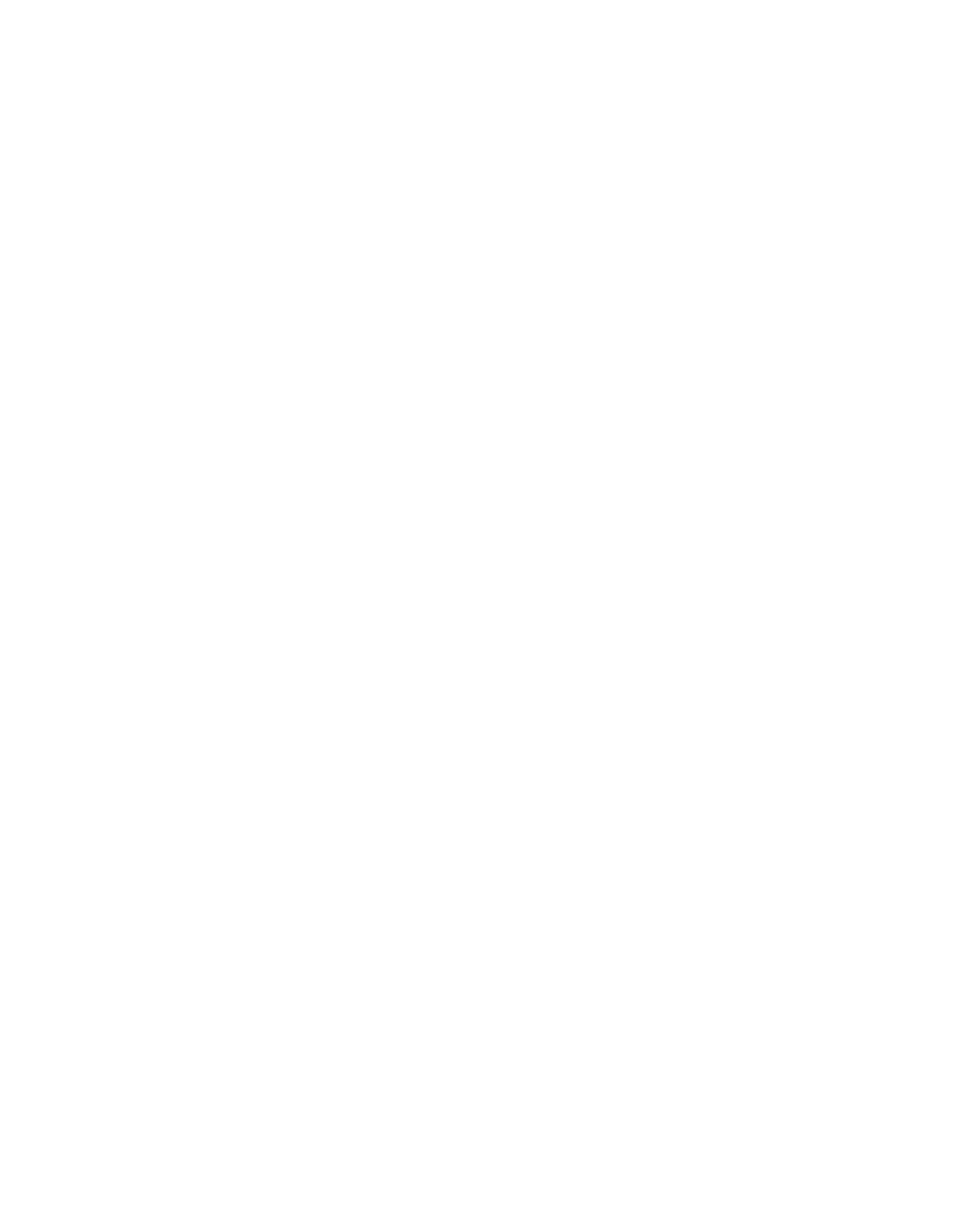# **Table of Contents**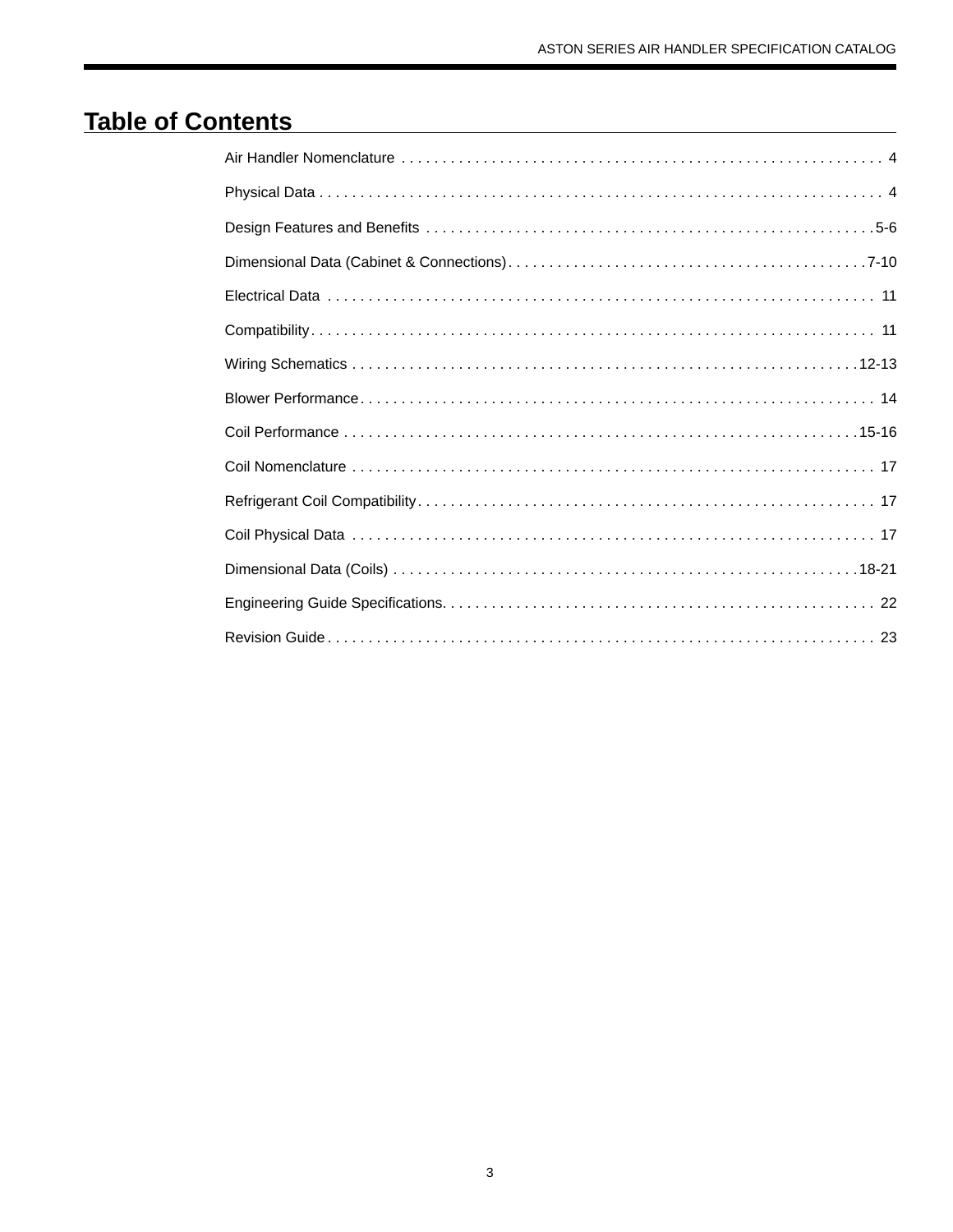## **Model Nomenclature**



**NOTE:** To field convert the GAH042-060 to bottomflow air discharge, the NAHBC kit must be ordered.

## **Physical Data**

|                                   | Air Handler Model Number (Refrigerant)                 | <b>GAH022</b> | GAH026       | <b>GAH030</b> | <b>GAH036</b>       | GAH042      | GAH048      | GAH060    |
|-----------------------------------|--------------------------------------------------------|---------------|--------------|---------------|---------------------|-------------|-------------|-----------|
|                                   | Air Coil Total Face Area, ft2 [m2]                     |               |              |               | 5.83 [0.54]         |             |             |           |
|                                   | Tube outside diameter - in. [mm]                       |               |              |               | 3/8 [9.52]          |             |             |           |
| Evaporator                        | Number of rows                                         |               |              | 2             |                     |             | 3           |           |
| Coil                              | Fins per inch                                          |               |              |               | 12                  |             |             |           |
|                                   | Suction line connection - in. [mm] sweat               |               | 5/8 [15.87]  |               |                     |             | 7/8 [22.22] |           |
|                                   | Liquid line connection - in. [mm] sweat                |               |              |               | $3/8$ [9.52]        |             |             |           |
| Refrigerant                       |                                                        |               |              |               | R-410a              |             |             |           |
|                                   | Nominal cooling capacity - tons [kW]                   | $1.8$ [6.44]  | $2.1$ [7.59] | 2.5 [8.79]    | 3[10.55]            | 3.5 [12.30] | 4 [14.06]   | 5 [17.58] |
|                                   | Condensate drain connection - (O.D.) in. [mm]          |               |              |               | 3/4 [19.05]         |             |             |           |
|                                   | Blower Wheel Size (Dia x W), in. [mm]                  |               |              |               | 11 x 10 [279 x 254] |             |             |           |
| Blower motor type/speeds          |                                                        |               |              |               | ECM variable speed  |             |             |           |
| Blower motor output - hp [W]      |                                                        |               |              | 1/2 [373]     |                     |             | 1 [746]     |           |
|                                   | Filter Standard - 1" [51mm] MERV3 disposable, in. [mm] |               |              |               | 20 x 24 [508 x 635] |             |             |           |
| Electrical characteristics (60hz) |                                                        |               |              |               | 208/230 - 1ph       |             |             |           |
| Shipping weight - lbs. [kg]       |                                                        |               |              | 215 [97.52]   |                     |             | 220 [99.79] |           |
| Operating weight - lbs. [kg]      |                                                        |               |              | 195 [88.45]   |                     |             | 200 [90.71] |           |

| ۰, |  |
|----|--|

|                                   | Air Handler Model Number (Hydronic)                    | <b>GAH026</b> | GAH036              | GAH048    | <b>GAH060</b> |
|-----------------------------------|--------------------------------------------------------|---------------|---------------------|-----------|---------------|
|                                   | Air Coil Total Face Area, ft2 [m2]                     |               | 6.94 [0.64]         |           |               |
|                                   | Tube outside diameter - in. [mm]                       |               | $3/8$ [9.52]        |           |               |
| <b>Hydronic</b>                   | Number of rows                                         |               |                     | 3         |               |
| Coil                              | Fins per inch                                          |               |                     | 13        |               |
|                                   | Water In connection - in. [mm] sweat                   |               | 7/8 [22.22]         |           |               |
|                                   | Water Out connection - in. [mm] sweat                  |               | 7/8 [22.22]         |           |               |
|                                   | Nominal cooling capacity - tons [kW]                   | $2.1$ [7.59]  | 3 [10.55]           | 4 [14.06] | 5 [17.58]     |
|                                   | Condensate drain connection - (FPT) in. [mm]           |               | 3/4 [19.05]         |           |               |
|                                   | Blower Wheel Size (Dia x W), in. [mm]                  |               | 11 x 10 [279 x 254] |           |               |
| Blower motor type/speeds          |                                                        |               | ECM variable speed  |           |               |
| Blower motor output - hp [W]      |                                                        | 1/2 [373]     |                     |           | 1 [746]       |
|                                   | Filter Standard - 1" [51mm] MERV3 disposable, in. [mm] |               | 20 x 24 [508 x 635] |           |               |
| Electrical characteristics (60hz) |                                                        |               | 208/230 - 1ph       |           |               |
| Shipping weight - lbs. [kg]       |                                                        |               | 220 [99.79]         |           |               |
| Operating weight - lbs. [kg]      |                                                        |               | 200 [90.71]         |           |               |
|                                   | Nets: Water connection dimensions are $\cap$ $\cap$    |               |                     |           | 4/28/14       |

**Note:** Water connection dimensions are O.D.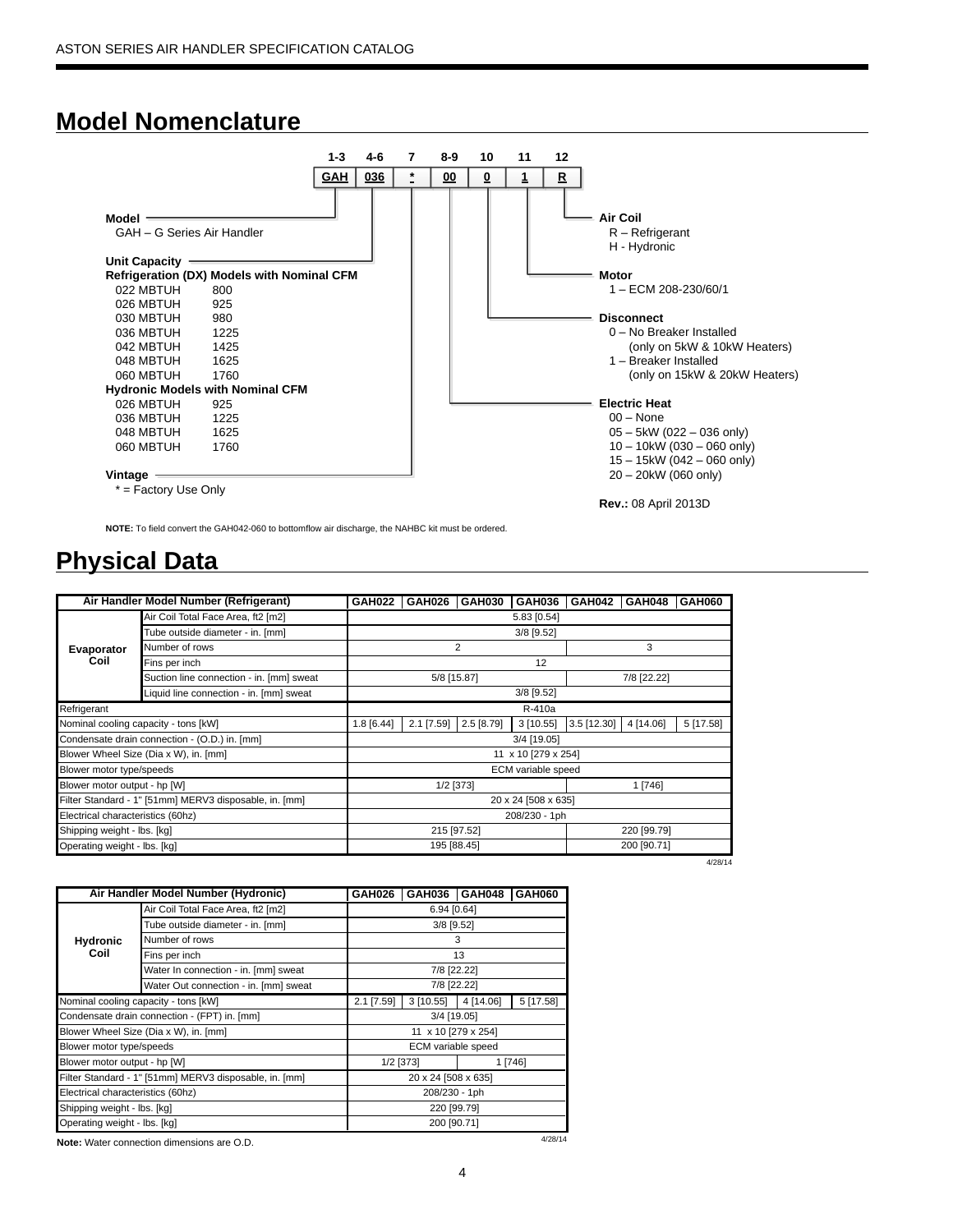# **Design Features and Benefits**



## **Ease of Conversion**

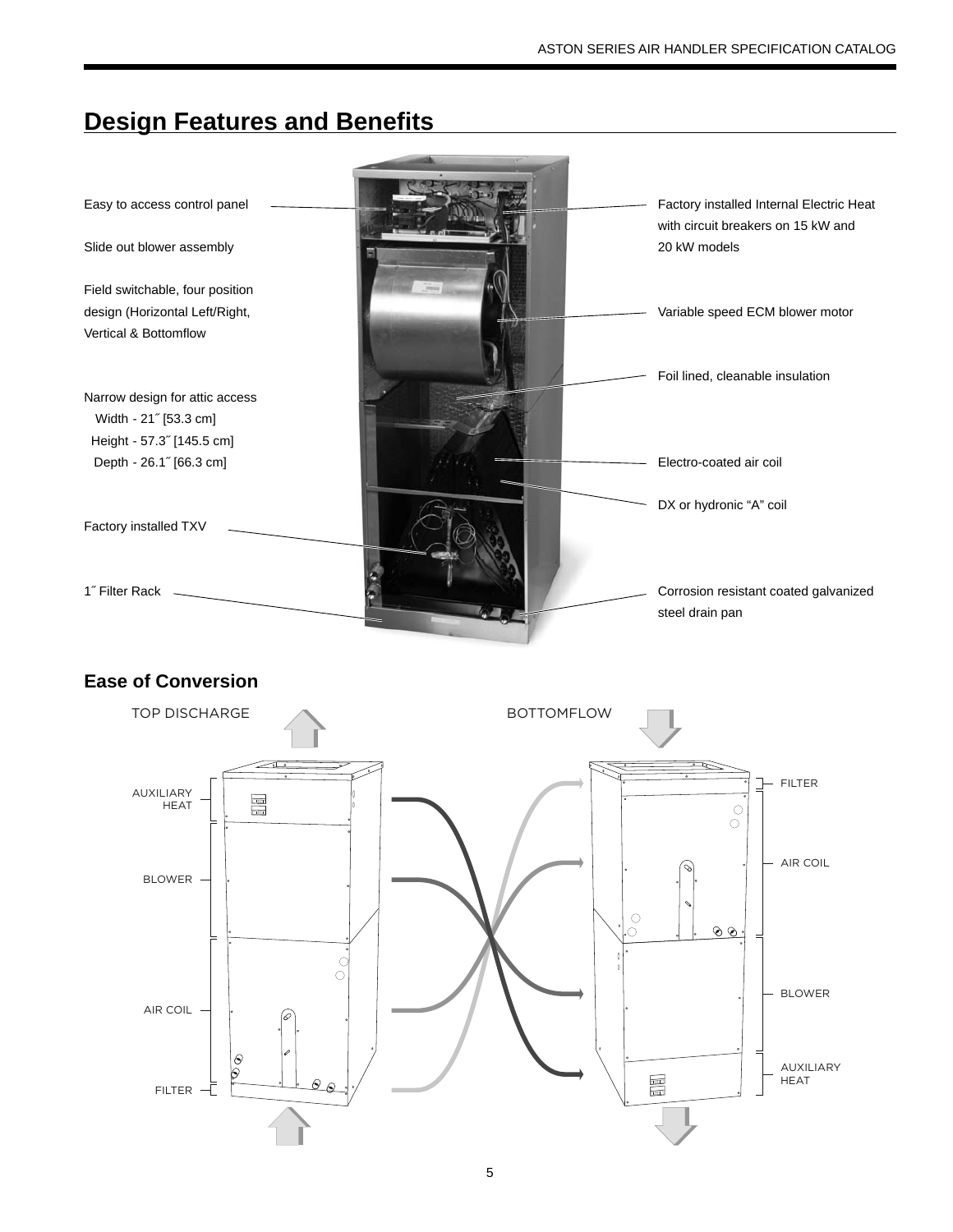# **Air Handler Features and Benefi ts**

#### **Air Coil**

Designed for R-410A refrigerant. Configured as a 'A' coil, rifled copper tubes and enhanced corrugated lanced aluminum fins to provide high efficiencies at low face velocities. Electro-coated for added protection.

#### **Cabinet**

Constructed of heavy gauge environmentally-responsible galvanized steel for maximum corrosion resistance. All units are painted with a silver metallic powder coat finish. All interior surfaces are lined with 1/2˝ thick, foil lined acoustic type fiber insulation, applied in a manner that prevents the introduction of glass fibers into the air stream. Multiple knockouts in various sizes facilitate power and low voltage wiring. Multiple access panels for ease of service.

#### **Controls**

ECM interface board allows for blower speed selection and thermostat inputs.

#### **Auxiliary/Emergency Heat**

Optional factory installed electric heat.

#### **Installation Ease**

Cabinets are shipped in one piece but can be separated into two pieces for ease of installation in tight spaces.

#### **Auxiliary/ Emergency Electric Heat**

Electric heat packages can be factory or field installed. For field installed electric heat the Auxiliary Heat Compatibility table below shows the available heater packages for the air handler.

#### **Configurations**

Cabinets are factory configured for upflow and horizontal left hand air discharge installation but can be easily configured for horizontal right hand or bottomflow air discharge.

#### **Drain Pans**

Two e-coated galvanized steel drain pans included. One for vertical and one for horizontal applications — both have dual drains.

#### **Electrical Disconnect**

Factory installed circuit breaker on 15 kW/20 kW heaters.

#### **Expansion Device**

Factory installed TXV with internal check valve inside of cabinet.

#### **Refrigerant Connections**

Suction and liquid lines have sweat connections extended outside of cabinet for ease of connection.

#### **Auxiliary Heat Compatibility**

|              |    |               |                |             |             | <b>Air Handler Compatibility</b> |     |
|--------------|----|---------------|----------------|-------------|-------------|----------------------------------|-----|
| <b>Model</b> | kW | <b>Stages</b> | <b>Min CFM</b> | $022 - 026$ | $030 - 036$ | $042 - 048$                      | 060 |
| 19P578-01    | 5  |               | 740            |             |             |                                  |     |
| 19P578-02    | 10 |               | 900            |             |             |                                  |     |
| 19P578-03    | 15 | ⌒             | 1275           |             |             |                                  |     |
| 19P578-04    | 20 |               | 1700           |             |             |                                  |     |

6/30/2008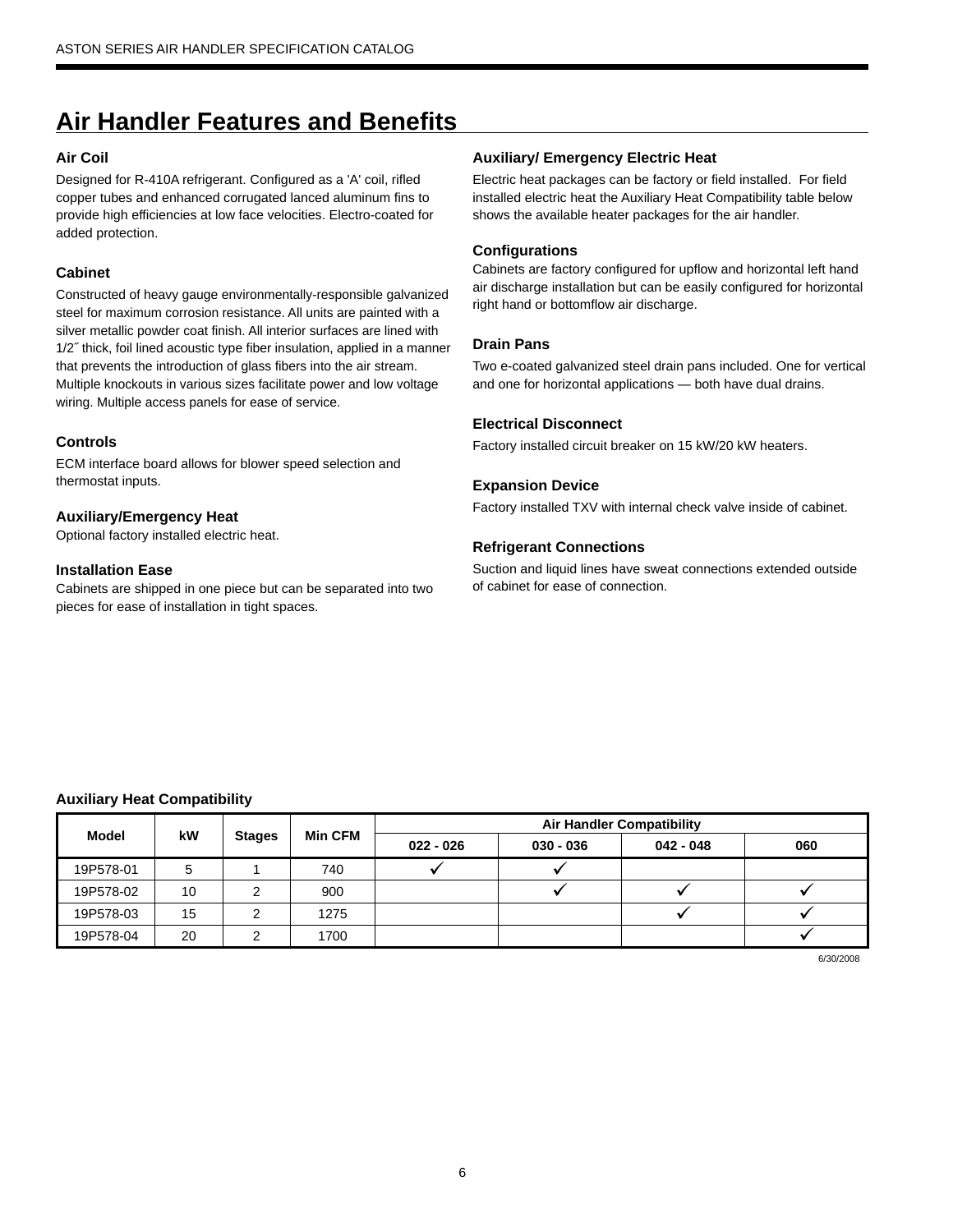## **Dimensional Data - DX Air Handler**

### **Top Flow/Horizontal Unit Configuration**



| Topflow/      |     |       | <b>Overall Cabinet</b> |        |                 |                |                    |       |      |      |      |        | Refrigerant/Water<br>Connections |                      |      |     |     |     |      |      |
|---------------|-----|-------|------------------------|--------|-----------------|----------------|--------------------|-------|------|------|------|--------|----------------------------------|----------------------|------|-----|-----|-----|------|------|
| Horizontal    |     |       |                        |        |                 |                |                    |       |      |      |      |        |                                  |                      |      |     |     |     |      |      |
| Configuration |     | А     | В                      | ◠<br>◡ | $3/4$ " cond    | $1/2$ " cond   | Return             | G     |      |      |      | v<br>N |                                  | M                    | N    |     | D   |     | R    | C    |
|               |     | Width | Depth                  | Height | Power<br>Supply | Low<br>Voltage | Air Duct<br>Flange |       |      |      |      |        | Suction<br>Water Out             | Liquid /<br>Water In |      |     |     |     |      |      |
|               | in. | 21.0  | 26.1                   | 57.3   | 54.0            | 52.3           | 0.7                | 58.7  | 27.4 | 28.3 | 26.8 | 24.3   | 16.0                             | 9.8                  | 4.0  | 3.1 | 0.8 | 1.5 | 10.5 | 15.5 |
| 026-060       | cm. | 53.4  | 66.3                   | 145.6  | 137.2           | 132.7          | 0.1                | 147.4 | 69.6 | 71.8 | 68.7 | 61.7   | 40.6                             | 24.9                 | 10.2 | 7.9 | 2.0 | 3.9 | 26.7 | 39.4 |

|      |      |      |      |       |                  |       |       |      |      |      |      |     |      | GG         | HH  | Ш            |      |     |      |      |
|------|------|------|------|-------|------------------|-------|-------|------|------|------|------|-----|------|------------|-----|--------------|------|-----|------|------|
| ໋    |      |      | v    | W     | $\mathbf v$<br>∧ |       |       | AA   | BB   | СC   | DD   | EE  | FF   | 1" cond    |     | $1/2$ " cond | JJ   | КK  | LL   | МM   |
|      |      |      |      |       |                  |       |       |      |      |      |      |     |      | Power      |     | Low          |      |     |      |      |
|      |      |      |      |       |                  |       |       |      |      |      |      |     |      | Supply     |     | Voltage      |      |     |      |      |
| 15.5 | 18.0 | 19.5 | 20.1 | 59.5  | 15.1             | 53.1  | 51.3  | 7.8  | 5.2  | 5. ا | 18.0 | 1.5 | 18.0 | 2.0        | 2.0 | 2.0          | 22.1 | 2.0 | 16.9 | 1.96 |
| 39.4 | 45.8 | 49.5 | 51.0 | 151.7 | 38.4             | 134.9 | 130.2 | 19.8 | 13.2 | 3.8  | 45.7 | 3.8 | 45.  | ь, і<br>J. | 5.1 | 5.1          | 56.2 | 5.0 | 42.9 | 5.0  |

Condensate is stainless steel 3/4" O.D. tube

Discharge flange is field installed and extends 1" (25.4 mm) from cabinet

Rev: 4/28/14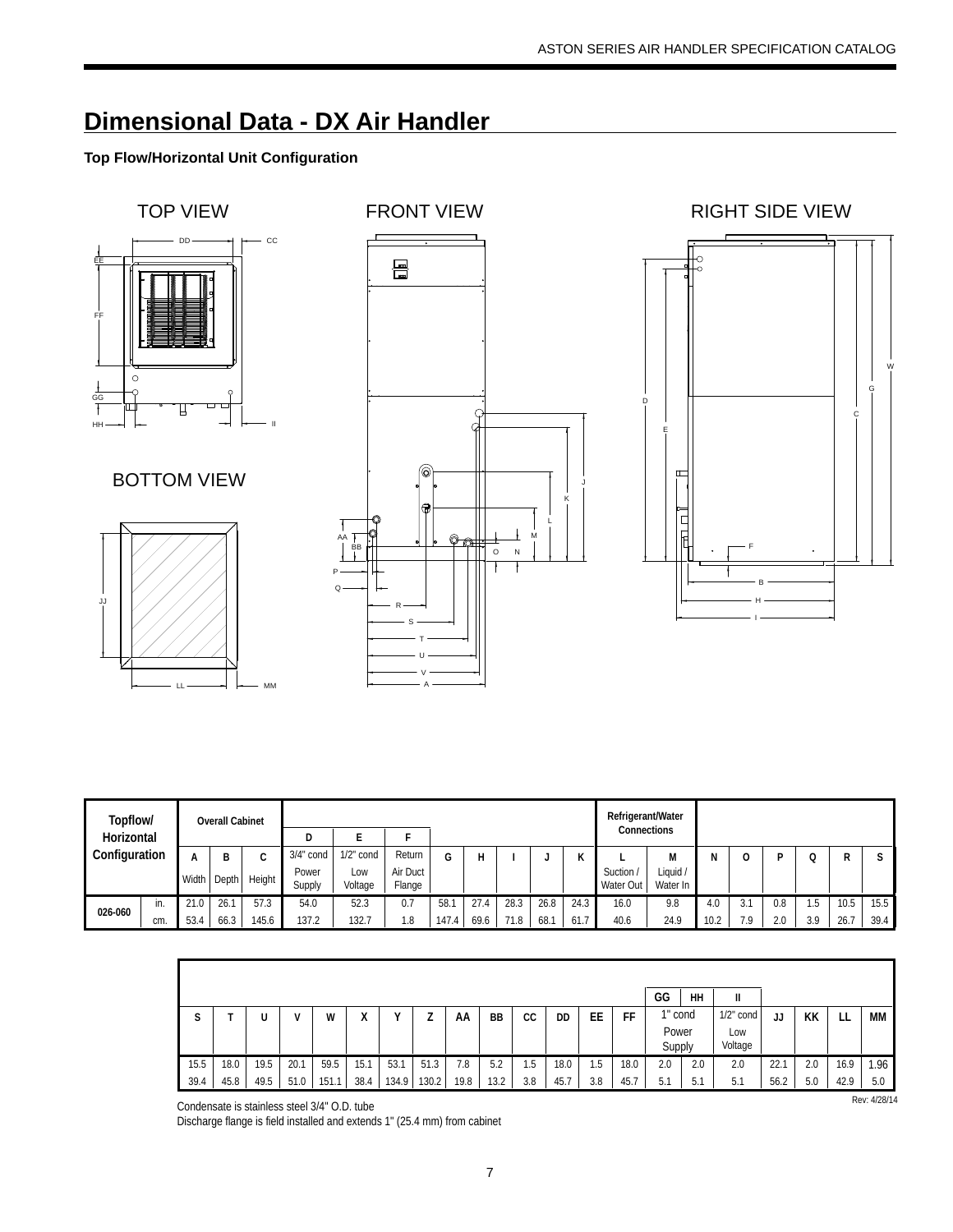## **Dimensional Data - DX Air Handler**

### **Bottom Flow Unit Configuration**



## BOTTOM VIEW







|               |       |       | <b>Overall Cabinet</b> |                |                 |                    |        |       |      |      |       |                        | Refrigerant/Water  |      |      |      |      |      |     |
|---------------|-------|-------|------------------------|----------------|-----------------|--------------------|--------|-------|------|------|-------|------------------------|--------------------|------|------|------|------|------|-----|
| Bottomflow    |       |       |                        |                | D               |                    |        |       |      |      |       |                        | Connections        |      |      |      |      |      |     |
|               |       | А     | В                      | ⌒              | $3/4$ " cond    | cond               | Return | G     |      |      |       | $\mathbf{r}$<br>N      |                    | м    |      |      |      | Q    | R   |
| Configuration | Width | Depth | Height                 | Low<br>Voltage | Power<br>Supply | Air Duct<br>Flange |        |       |      |      |       | Suction /<br>Water Out | Liquid<br>Water In |      |      |      |      |      |     |
| 026-060       | in.   | 21.0  | 26.1                   | 57.3           | 5.1             | 3.3                | 0.7    | 58.1  | 27.4 | 28.3 | 51.9  | 49.4                   | 41.2               | 34.9 | 29.2 | 28.2 | -1   | 4.2  | 0.9 |
|               | cm.   | 53.4  | 66.3                   | 145.6          | 12.9            | 8.5                | l.8    | 147.4 | 69.6 | 71.8 | 131.8 | 125.5                  | 104.7              | 88.7 | 74.2 | 71.6 | 15.4 | 10.8 | 2.4 |

|             |      |      |      |      |        |       |      |      |           | СC              | DD  | EE           |      |     |      |     |      |     |      |     |
|-------------|------|------|------|------|--------|-------|------|------|-----------|-----------------|-----|--------------|------|-----|------|-----|------|-----|------|-----|
| $\sim$<br>э |      |      |      | W    | v<br>Λ |       |      | AA   | <b>BB</b> | cond            |     | $1/2$ " cond | FF   | GG  | HH   |     | JJ   | KK  | ᄔ    | МM  |
|             |      |      |      |      |        |       |      |      |           | Power<br>Supply |     | Low Voltage  |      |     |      |     |      |     |      |     |
| 1.5         | 10.5 | 15.5 | 18.0 | 19.5 | 20.1   | 59.7  | 15.  | 32.9 | 30.4      | 2.0             | 2.0 | 2.0          | 18.0 | .b  | 18.0 | l.5 | 22.7 | 2.0 | 16.9 | .96 |
| 3.9         | 26.7 | 39.4 | 45.8 | 49.5 | 51.0   | 150.0 | 38.4 | 83.6 | 77.2      | 5.1             | 5.1 | 5.1          | 45.  | 3.8 | 45.  | 3.8 | 56.2 | 5.0 | 42.9 | 5.0 |

Condensate is stainless steel 3/4" O.D. tube Rev: 4/28/14

Discharge flange is field installed and extends 1" (25.4 mm) from cabinet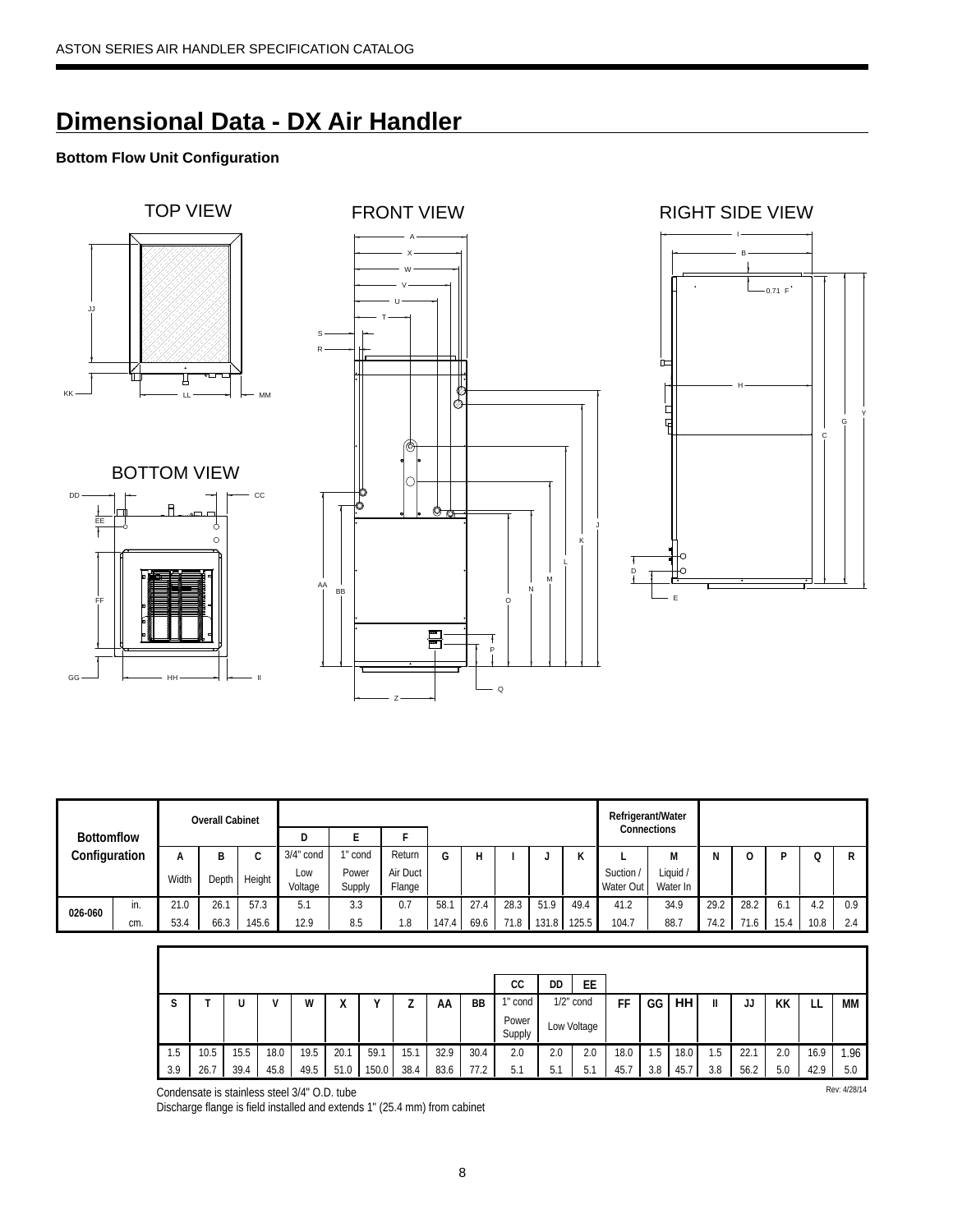# **Dimensional Data - Hydronic Air Handler**

## **Top Flow/Horizontal Unit Configuration**



| Topflow/      |     |       | <b>Overall Cabinet</b> |        |                 |                |                    |       |      |      |      |              | Refrigerant/Water    |                      |     |     |     |     |      |      |
|---------------|-----|-------|------------------------|--------|-----------------|----------------|--------------------|-------|------|------|------|--------------|----------------------|----------------------|-----|-----|-----|-----|------|------|
| Horizontal    |     |       |                        |        | D               |                |                    |       |      |      |      |              | Connections          |                      |     |     |     |     |      |      |
| Configuration |     |       | D                      | ◠<br>◡ | $3/4"$ cond     | $1/2$ " cond   | Return             | G     |      |      |      | $\mathbf{r}$ |                      | M                    |     |     | D   |     | R    |      |
|               |     | Width | Depth                  | Height | Power<br>Supply | Low<br>Voltage | Air Duct<br>Flange |       |      |      |      |              | Suction<br>Water Out | Liquid /<br>Water In |     |     |     |     |      |      |
| 026-060       | in. | 21.0  | 26.1                   | 57.3   | 54.0            | 52.3           | 0.7                | 58.1  | 27.4 | 28.3 | 26.4 | 23.9         | 15.9                 | 9.5                  | 3.8 | 3)  | 0.9 | l.b | 10.5 | 15.5 |
|               | cm. | 53.4  | 66.3                   | 145.6  | 137.2           | 132.7          | i.8                | 147.4 | 69.6 | 71.8 | 67.2 | 60.8         | 40.4                 | 24.0                 | 9.6 | 8.1 | 2.4 | 3.9 | 26.7 | 39.4 |

|      |      |      |      |      |        |       |       |      |      |     |      |     |      | GG              | HH  | Ш              |      |     |      |     |
|------|------|------|------|------|--------|-------|-------|------|------|-----|------|-----|------|-----------------|-----|----------------|------|-----|------|-----|
| a    |      |      |      | W    | v<br>Λ |       | ∸     | AA   | BB   | СC  | DD   | ЕE  | FF   | 1" cond         |     | $1/2$ " cond   | JJ   | KK  |      | МM  |
|      |      |      |      |      |        |       |       |      |      |     |      |     |      | Power<br>Supply |     | Low<br>Voltage |      |     |      |     |
| 15.5 | 18.0 | 19.5 | 20.1 | 59.5 | 15.1   | 53.1  | 51.3  | 7.4  | 4.9  | 1.5 | 18.0 | .5  | 18.0 | 2.0             | 2.0 | 2.0            | 22.7 | 2.0 | 16.9 | .96 |
| 39.4 | 45.8 | 49.5 | 51.0 | 151. | 38.4   | 134.9 | 130.2 | 18.9 | 12.5 | 3.8 | 45.7 | 3.8 | 45.  | ь.<br>IJ.       | 5.1 | 5.1            | 56.2 | 5.0 | 42.9 | 5.0 |

Condensate is stainless steel 3/4" FPT

Discharge flange is field installed and extends 1" (25.4 mm) from cabinet

Rev: 5/02/14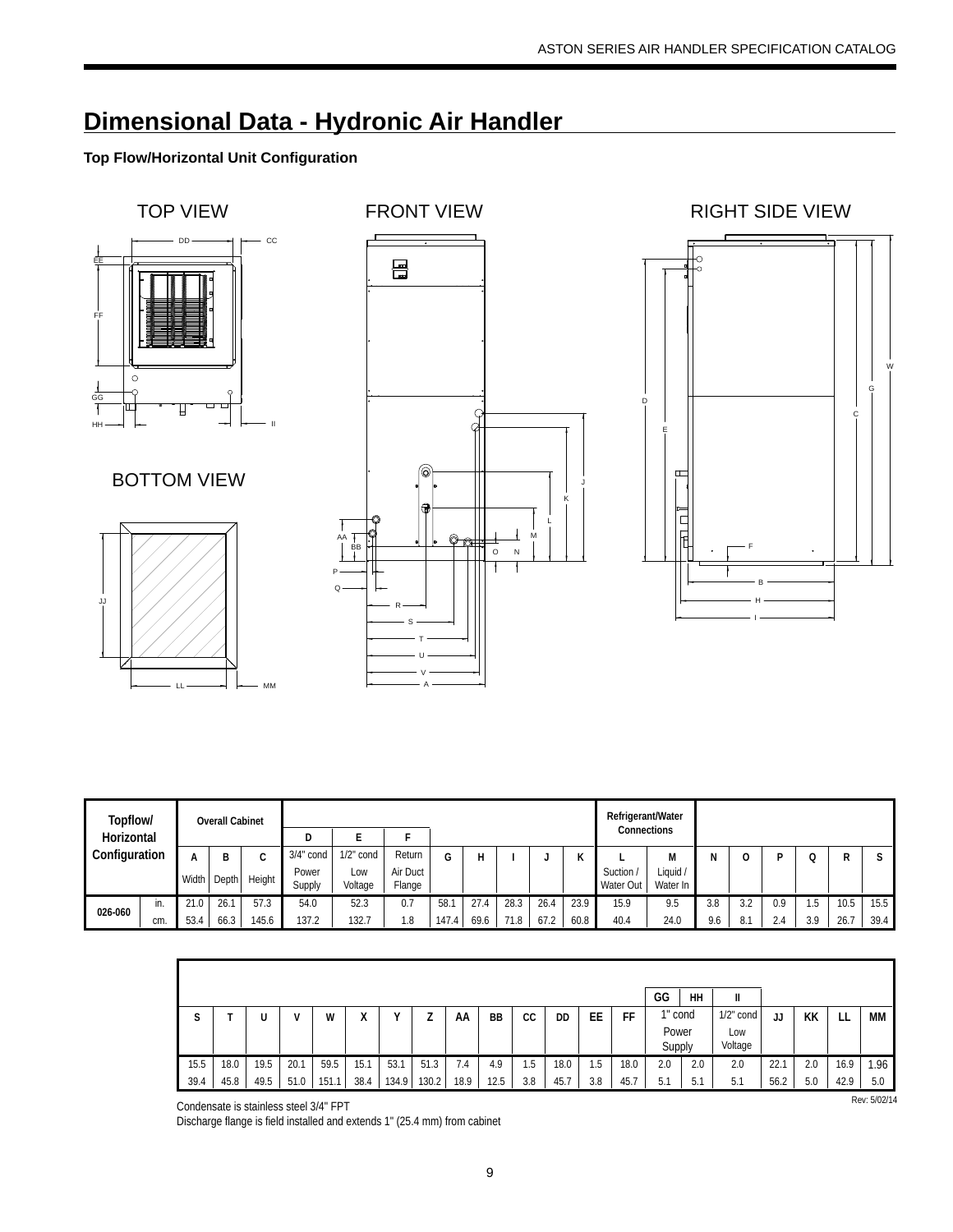# **Dimensional Data - Hydronic Air Handler**

## **Bottom Flow Unit Configuration**





CC

DD







|                   |                                 |       | <b>Overall Cabinet</b> |        |                |                 |                    |       |      |      |      |                   | Refrigerant/Water<br>Connections |                      |      |      |      |      |     |
|-------------------|---------------------------------|-------|------------------------|--------|----------------|-----------------|--------------------|-------|------|------|------|-------------------|----------------------------------|----------------------|------|------|------|------|-----|
| <b>Bottomflow</b> |                                 |       |                        |        | D              |                 |                    |       |      |      |      |                   |                                  |                      |      |      |      |      |     |
|                   |                                 | А     |                        | C      | $3/4$ " cond   | cond            | Return             | G     | Н    |      |      | $\mathbf{r}$<br>N |                                  | M                    | N    |      |      |      |     |
|                   |                                 | Width | Depth                  | Height | Low<br>Voltage | Power<br>Supply | Air Duct<br>Flange |       |      |      |      |                   | Suction /<br>Water Out           | Liquid /<br>Water In |      |      |      |      |     |
|                   | in.                             | 21.0  | 26.1                   | 57.3   | 5.1            | 3.3             | 0.7                | 58.1  | 27.4 | 28.3 | 51.6 | 49.1              | 41.2                             | 34.6                 | 29.2 | 28.6 | 6.,  | 4.2  | 0.9 |
|                   | Configuration<br>026-060<br>cm. |       | 66.3                   | 145.6  | 12.9           | 8.5             | 1.8                | 147.4 | 69.6 | 71.8 | 131  | 124.7             | 104.7                            | 87.9                 | 74.2 | 72.7 | 15.4 | 10.8 | 2.4 |

|             |      |      |      |      |                   |       |      |      |      | СC              | DD  | EE           |      |     |      |     |      |     |      |     |
|-------------|------|------|------|------|-------------------|-------|------|------|------|-----------------|-----|--------------|------|-----|------|-----|------|-----|------|-----|
| $\sim$<br>C |      |      |      | W    | $\mathbf{v}$<br>Λ |       |      | ΑА   | BB   | cond            |     | $1/2$ " cond | FF   | GG  | HH   | II  | JJ   | КK  |      | МM  |
|             |      |      |      |      |                   |       |      |      |      | Power<br>Supply |     | ∟ow Voltage  |      |     |      |     |      |     |      |     |
| 1.5         | 10.5 | 5.5  | 18.0 | 19.5 | 20.7              | 59.1  | 15.1 | 32.6 | 30.1 | 2.0             | 2.0 | 2.0          | 18.0 | 1.5 | 18.0 | 1.5 | 22.7 | 2.0 | 16.9 | .96 |
| 3.9         | 26.7 | 39.4 | 45.8 | 49.5 | 51.0              | 150.0 | 38.4 | 82.8 | 76.5 | 5.1             | 5.1 | h<br>J.      | 45.  | 3.8 | 45.7 | 3.8 | 56.2 | 5.0 | 42.9 | 5.0 |

Condensate is stainless steel 3/4" FPT Rev: 5/02/14

Discharge flange is field installed and extends 1" (25.4 mm) from cabinet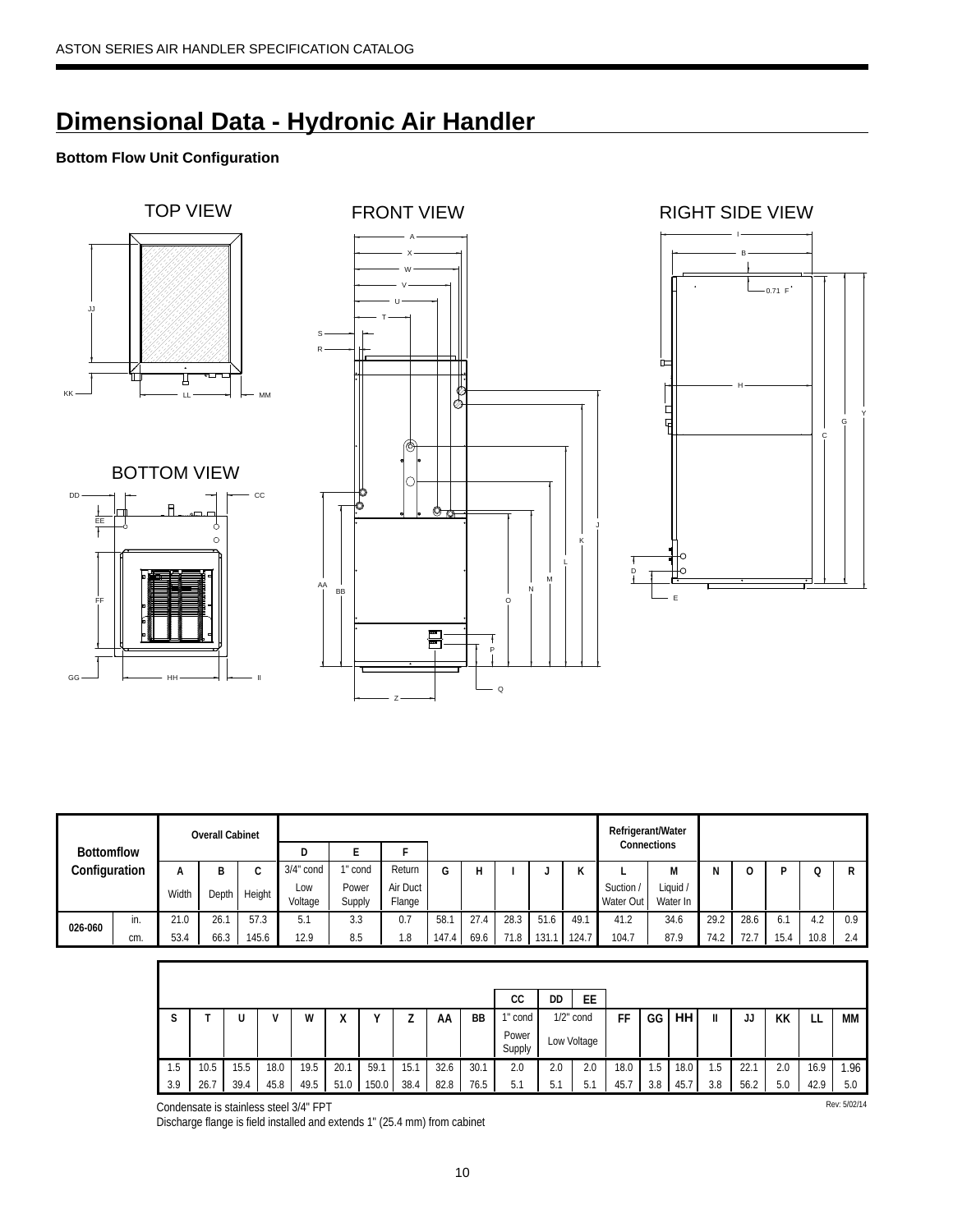# **Electrical Data**

| Model | KW               | <b>Electric Heat Capacity</b><br><b>BTUH</b> | <b>Supply</b><br>Circuit | Aux. Heat<br><b>Minimum</b><br><b>CFM</b> | Rated<br>Voltage | <b>Voltage Min/</b><br>Max | <b>Blower</b><br><b>Motor FLA</b> | Heater<br>Ampacity |                          |                  | <b>Total Unit FLA</b> | <b>Minimum Circuit</b><br>Ampacity |                  |                  | <b>Maximum Fuse/</b><br><b>HACR</b> |
|-------|------------------|----------------------------------------------|--------------------------|-------------------------------------------|------------------|----------------------------|-----------------------------------|--------------------|--------------------------|------------------|-----------------------|------------------------------------|------------------|------------------|-------------------------------------|
|       | 240 <sub>v</sub> | 240 <sub>v</sub>                             |                          |                                           |                  |                            |                                   | 208 <sub>v</sub>   | 240 <sub>v</sub>         | 208 <sub>v</sub> | 240 <sub>v</sub>      | 208 <sub>v</sub>                   | 240 <sub>v</sub> | 208 <sub>v</sub> | 240 <sub>v</sub>                    |
| 022   | 0                | $\Omega$                                     |                          |                                           |                  |                            | 4.0                               |                    |                          | 4.0              | 4.0                   | 5.0                                | 5.0              | 10               | 10                                  |
|       | 4.8              | 16,382                                       | single                   | 740                                       |                  |                            | 4.0                               | 17.3               | 20.0                     | 21.3             | 24.0                  | 26.6                               | 30.0             | 30               | 30                                  |
| 026   | 0                | $\Omega$                                     |                          |                                           |                  |                            | 4.0                               | ٠                  |                          | 4.0              | 4.0                   | 5.0                                | 5.0              | 10               | 10                                  |
|       | 4.8              | 16.382                                       | single                   | 740                                       |                  |                            | 4.0                               | 17.3               | 20.0                     | 21.3             | 24.0                  | 26.6                               | 30.0             | 30               | 30                                  |
|       | 0                | $\Omega$                                     |                          |                                           |                  |                            | 4.0                               |                    |                          | 4.0              | 4.0                   | 5.0                                | 5.0              | 10               | 10                                  |
| 030   | 4.8              | 16,382                                       | single                   | 740                                       |                  |                            | 4.0                               | 17.3               | 20.0                     | 21.3             | 24.0                  | 26.6                               | 30.0             | 30               | 30                                  |
|       | 9.6              | 32,765                                       | single                   | 900                                       |                  |                            | 4.0                               | 34.7               | 40.0                     | 38.7             | 44.0                  | 48.4                               | 55.0             | 50               | 60                                  |
|       | $\Omega$         | $\Omega$                                     |                          |                                           |                  |                            | 4.0                               | $\sim$             | $\overline{\phantom{a}}$ | 4.0              | 4.0                   | 5.0                                | 5.0              | 10               | 10                                  |
| 036   | 4.8              | 16,382                                       | single                   | 740                                       |                  |                            | 4.0                               | 17.3               | 20.0                     | 21.3             | 24.0                  | 26.6                               | 30.0             | 30               | 30                                  |
|       | 9.6              | 32,765                                       | single                   | 900                                       |                  |                            | 4.0                               | 34.7               | 40.0                     | 38.7             | 44.0                  | 48.4                               | 55.0             | 50               | 60                                  |
|       | $\Omega$         | $\Omega$                                     |                          |                                           |                  |                            | 7.0                               |                    |                          | 7.0              | 7.0                   | 8.8                                | 8.8              | 15               | 15                                  |
|       | 9.6              | 32.765                                       | single                   | 900                                       |                  |                            | 7.0                               | 34.7               | 40.0                     | 41.7             | 47.0                  | 52.1                               | 58.8             | 60               | 60                                  |
| 042   | 14.4             | 49.147                                       | single                   |                                           |                  |                            | 7.0                               | 52.0               | 60.0                     | 59.0             | 67.0                  | 73.8                               | 83.8             | 80               | 90                                  |
|       | 14.4             | 49.147                                       | L1/L2                    | 1,275                                     | 208-230/60/1     | 197/253                    | 7.0                               | 34.7               | 40.0                     | 41.7             | 47.0                  | 52.1                               | 58.8             | 60               | 60                                  |
|       |                  |                                              | L3/L4                    |                                           |                  |                            |                                   | 17.3               | 20.0                     | 17.3             | 20.0                  | 21.6                               | 25.0             | 25               | 25                                  |
|       | $\Omega$         | $\Omega$                                     |                          |                                           |                  |                            | 7.0                               |                    | $\overline{a}$           | 7.0              | 7.0                   | 8.8                                | 8.8              | 15               | 15                                  |
|       | 9.6              | 32.765                                       | single                   | 900                                       |                  |                            | 7.0                               | 34.7               | 40.0                     | 41.7             | 47.0                  | 52.1                               | 58.8             | 60               | 60                                  |
| 048   | 14.4             | 49,147                                       | single                   |                                           |                  |                            | 7.0                               | 52.0               | 60.0                     | 59.0             | 67.0                  | 73.8                               | 83.8             | 80               | 90                                  |
|       | 14.4             | 49.147                                       | L1/L2                    | 1,275                                     |                  |                            | 7.0                               | 34.7               | 40.0                     | 41.7             | 47.0                  | 52.1                               | 58.8             | 60               | 60                                  |
|       |                  |                                              | L3/L4                    |                                           |                  |                            | $\overline{a}$                    | 17.3               | 20.0                     | 17.3             | 20.0                  | 21.6                               | 25.0             | 25               | 25                                  |
|       | $\Omega$         | $\Omega$                                     |                          |                                           |                  |                            | 7.0                               | $\overline{a}$     | $\overline{a}$           | 7.0              | 7.0                   | 8.8                                | 8.8              | 15               | 15                                  |
|       | 9.6              | 32,765                                       | single                   | 900                                       |                  |                            | 7.0                               | 34.7               | 40.0                     | 41.7             | 47.0                  | 52.1                               | 58.8             | 60               | 60                                  |
|       | 14.4             | 49,147                                       | single                   |                                           |                  |                            | 7.0                               | 52.0               | 60.0                     | 59.0             | 67.0                  | 73.8                               | 83.8             | 80               | 90                                  |
|       | 14.4             | 49.147                                       | L1/L2                    | 1,275                                     |                  |                            | 7.0                               | 34.7               | 40.0                     | 41.7             | 47.0                  | 52.1                               | 58.8             | 60               | 60                                  |
| 060   |                  |                                              | L3/L4                    |                                           |                  |                            | $\overline{a}$                    | 17.3               | 20.0                     | 17.3             | 20.0                  | 21.6                               | 25.0             | 25               | 25                                  |
|       | 19.2             | 65,530                                       | single                   |                                           |                  |                            | 7.0                               | 69.3               | 80.0                     | 76.3             | 87.0                  | 95.4                               | 108.8            | 100              | 110                                 |
|       | 19.2             | 65,530                                       | L1/L2                    | 1,700                                     |                  |                            | 7.0                               | 34.7               | 40.0                     | 41.7             | 47.0                  | 52.1                               | 58.8             | 60               | 60                                  |
|       |                  |                                              | L3/L4                    |                                           |                  |                            |                                   | 34.7               | 40.0                     | 34.7             | 40.0                  | 43.4                               | 50.0             | 50               | 50                                  |
|       |                  |                                              |                          |                                           |                  |                            |                                   |                    |                          |                  |                       |                                    |                  |                  | 7/11/08                             |

Rated Voltage of 208/230/60/1 HACR circuit breaker in USA only

# **Compatibility**

## **Air Handler Sizing Selection**

The Aston Series Air Handlers are designed for R410a refrigerant and should be matched with Aston indoor or outdoor series compressor section according to the table below.

| <b>Air Handler</b> | <b>Indoor Split Model</b><br>(Single) | <b>Indoor Split Model</b><br>(Dual Capacity) | <b>Outdoor Split Model</b><br>(Dual Capacity) | Airflow(CFM) | Electric Heat (kW) |
|--------------------|---------------------------------------|----------------------------------------------|-----------------------------------------------|--------------|--------------------|
| GAH022B***1R       | 103*022                               | $\blacksquare$                               |                                               | 800          | 5                  |
| GAH026B***1R       | $\blacksquare$                        | 103*026                                      | 104*026                                       | 925          | 5                  |
| GAH030B***1R       | 103*030                               |                                              | $\overline{\phantom{0}}$                      | 980          | 5, 10              |
| GAH036B***1R       | 103*036                               |                                              | $\overline{\phantom{a}}$                      | 1225         | 5, 10              |
| GAH036B***1R       | $\overline{\phantom{a}}$              | 103*038                                      | 104*038                                       | 1225         | 5, 10              |
| GAH042B***1R       | 103*042                               |                                              | $\overline{\phantom{a}}$                      | 1425         | 10, 15             |
| GAH048B***1R       | 103*048                               |                                              |                                               | 1625         | 10, 15             |
| GAH048B***1R       | $\blacksquare$                        | 103*049                                      | 104*049                                       | 1625         | 10, 15             |
| GAH060B***1R       | 103*060                               |                                              |                                               | 1760         | 10, 15, 20         |
| GAH060B***1R       | $\overline{\phantom{a}}$              | 103*064                                      | 104*064                                       | 1760         | 10, 15, 20         |
| GAH060B***1R       | 103*070                               | $\blacksquare$                               |                                               | 1760         | 10, 15, 20         |
| GAH060B***1R       | $\overline{\phantom{a}}$              | 103*072                                      | 104*072                                       | 1760         | 10, 15, 20         |

4/28/14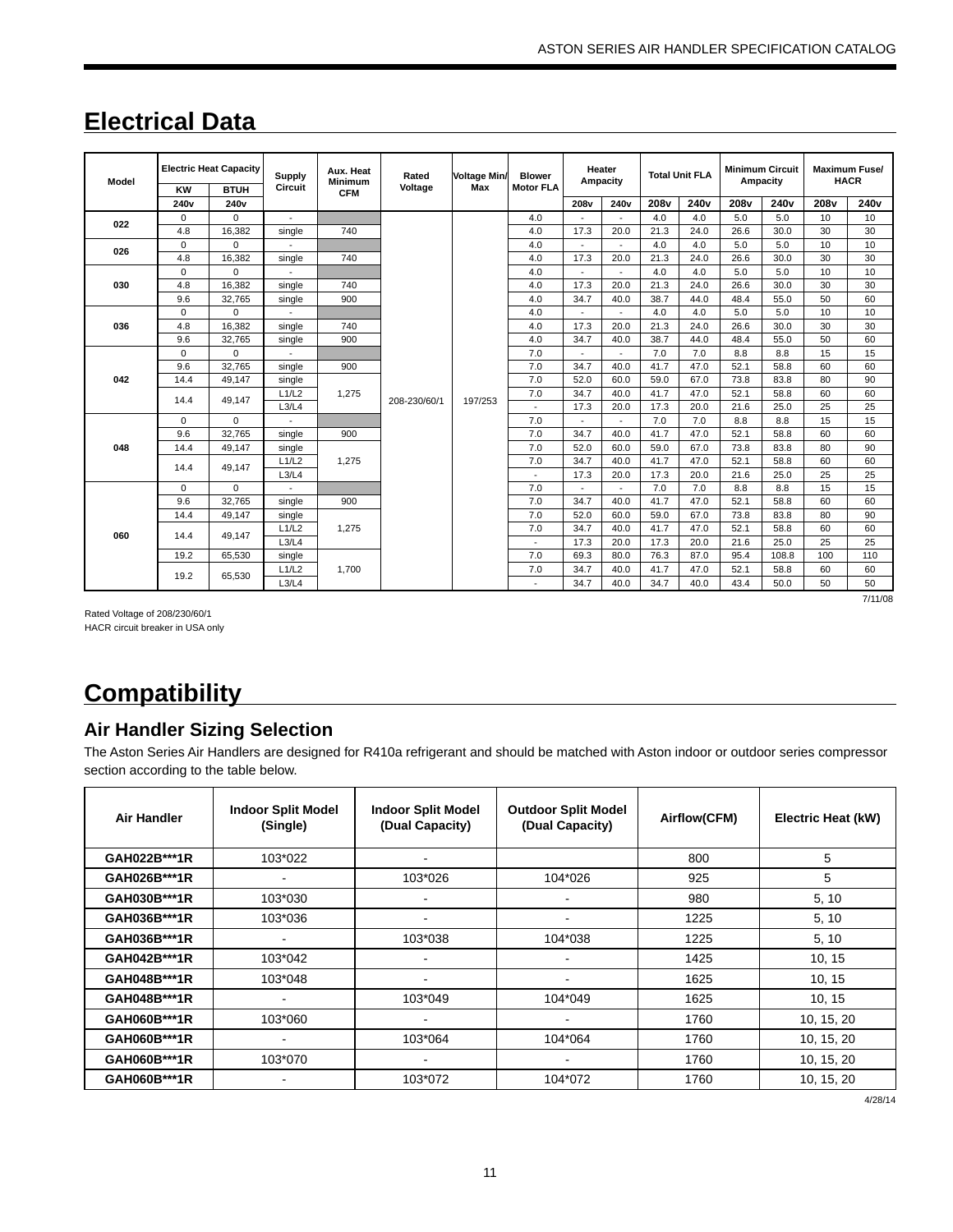# **Wiring Schematics**



Air Handler w/ 10kW Electric Heat

97P787-01 02/05/13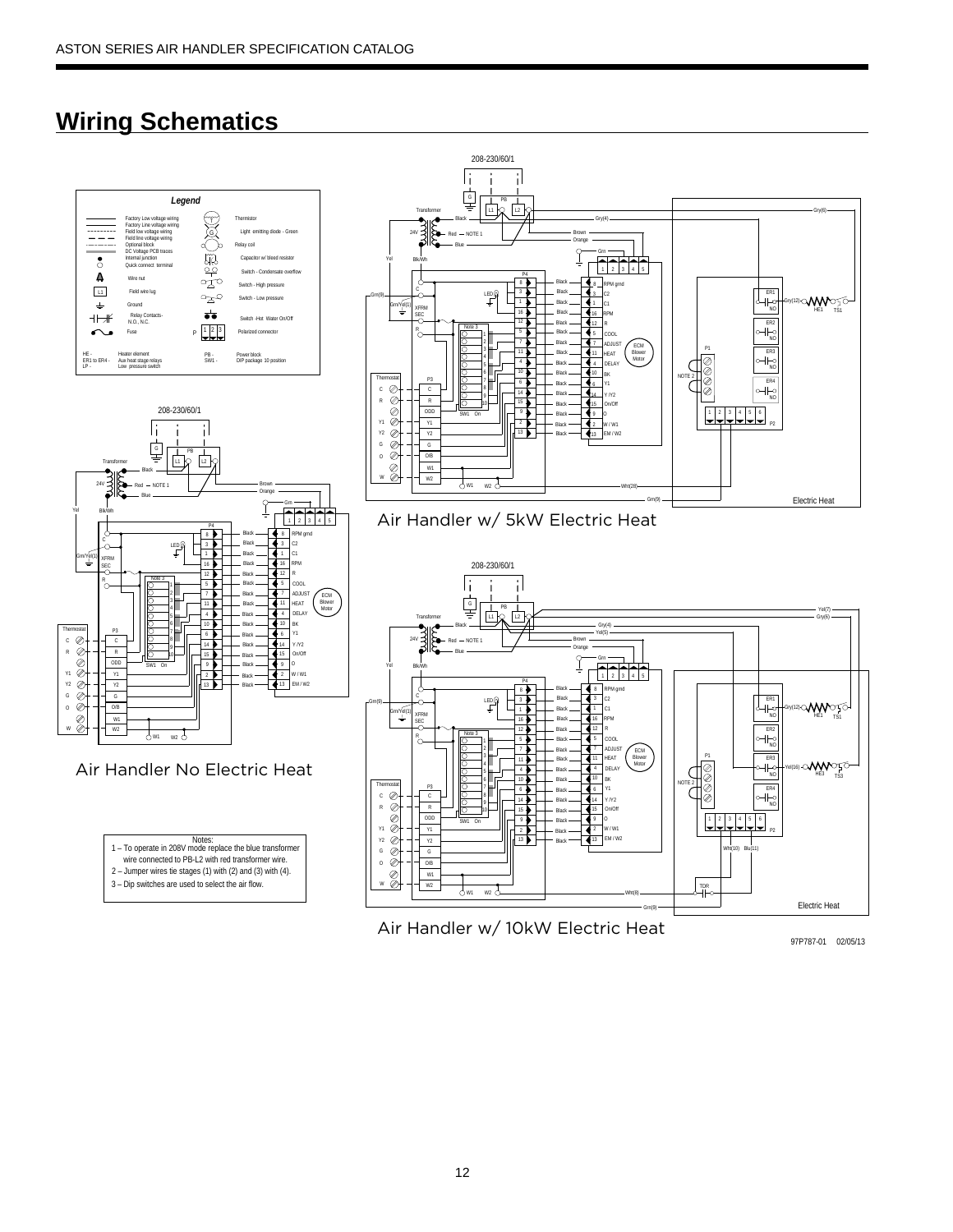## **Wiring Schematics cont.**

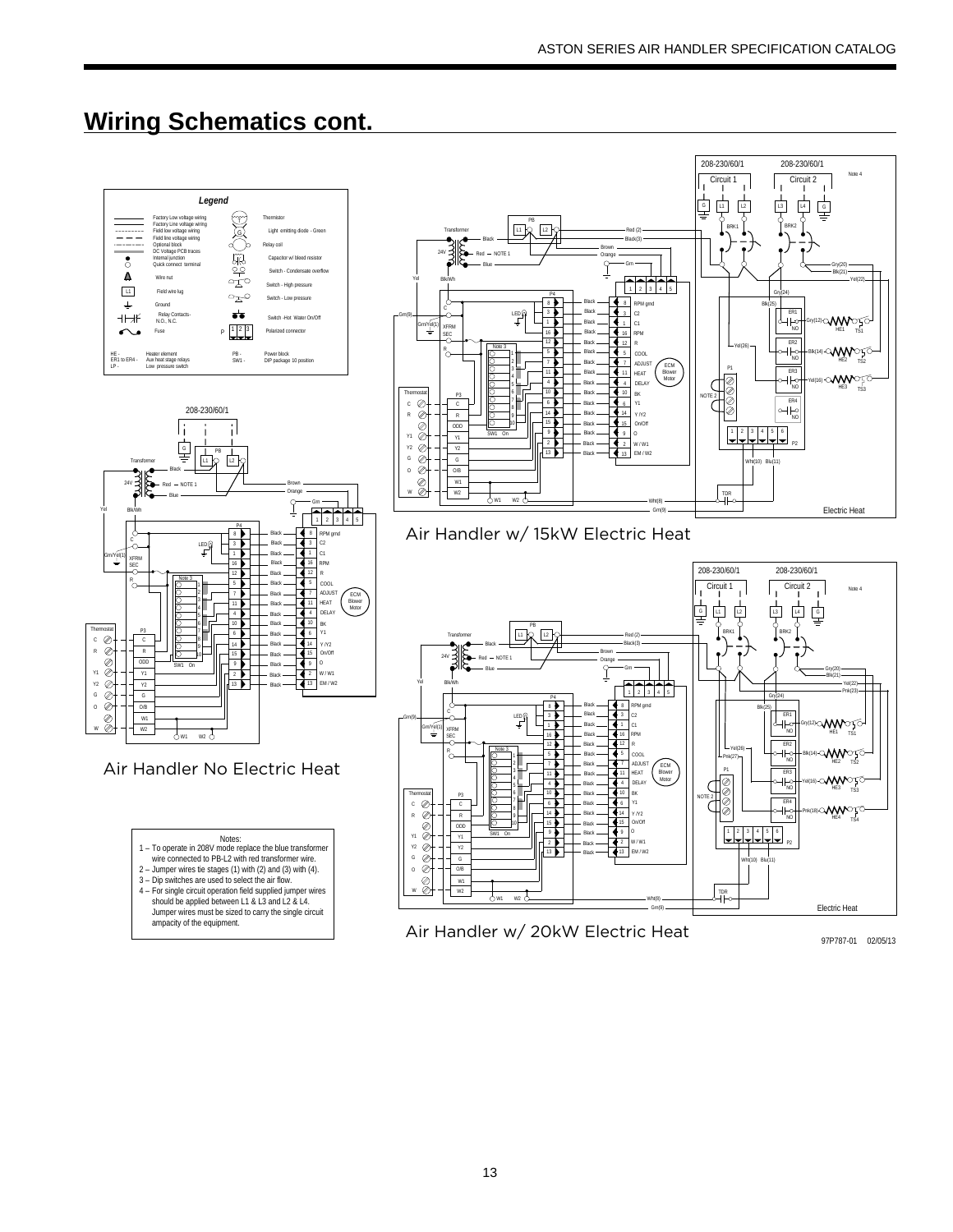# **Blower Performance**

#### **Blower Performance Variable Speed ECM**

|       | Max                | <b>Blower</b> |                | <b>HP CFM Setting</b> |       | Normal Mode Htg & Clg |               |     | <b>Dehumidification Mode Clg</b> |       |               |                | <b>Aux CFM Setting</b> | Aux           |
|-------|--------------------|---------------|----------------|-----------------------|-------|-----------------------|---------------|-----|----------------------------------|-------|---------------|----------------|------------------------|---------------|
| Model | <b>ESP</b><br>(wg) | Motor<br>(hp) | S <sub>1</sub> | S <sub>2</sub>        | Stg 2 | Stg <sub>1</sub>      | <b>Blower</b> | S9  | Stg <sub>2</sub>                 | Stg 1 | <b>Blower</b> | S <sub>5</sub> | S6                     | Emerg<br>Mode |
|       | 0.50               | 1/2           | On             | O <sub>n</sub>        | 900   | 700                   | 450           | Off | 775                              | 600   | 450           | <b>On</b>      | On                     | 1000          |
| 022   | 0.50               | 1/2           | Off            | On                    | 800   | 625                   | 400           | Off | 680                              | 530   | 400           | Off            | On                     | 800           |
|       | 0.50               | 1/2           | On             | Off                   | 700   | 540                   | 375           | Off | 600                              | 450   | 375           | On             | Off                    | 775           |
|       | 0.50               | 1/2           | Off            | Off                   | 640   | 480                   | 350           |     |                                  |       |               | Off            | Off                    | 740           |
|       | 0.50               | 1/2           | On             | On                    | 1050  | 800                   | 525           | Off | 850                              | 700   | 525           | On             | On                     | 1150          |
| 026   | 0.50               | 1/2           | Off            | On                    | 925   | 725                   | 475           | Off | 760                              | 620   | 475           | Off            | On                     | 950           |
|       | 0.50               | 1/2           | On             | Off                   | 800   | 625                   | 425           | Off | 670                              | 540   | 425           | On             | Off                    | 925           |
|       | 0.50               | 1/2           | Off            | Off                   | 740   | 575                   | 400           |     |                                  |       |               | Off            | Off                    | 825           |
|       | 0.50               | 1/2           | On             | On                    | 1150  | 950                   | 600           | Off | 975                              | 775   | 600           | On             | On                     | 1250          |
| 030   | 0.50               | 1/2           | Off            | On                    | 980   | 780                   | 500           | Off | 825                              | 640   | 500           | Off            | On                     | 1000          |
|       | 0.50               | 1/2           | On             | Off                   | 900   | 700                   | 440           | Off | 750                              | 580   | 440           | On             | Off                    | 975           |
|       | 0.50               | 1/2           | Off            | Off                   | 800   | 630                   | 425           |     |                                  |       |               | Off            | Off                    | 900           |
|       | 0.50               | 1/2           | On             | On                    | 1300  | 1025                  | 760           | Off | 1105                             | 871   | 760           | On             | On                     | 1300          |
| 036   | 0.50               | 1/2           | Off            | On                    | 1225  | 950                   | 685           | Off | 1041                             | 808   | 685           | Off            | On                     | 1250          |
|       | 0.50               | 1/2           | On             | Off                   | 1150  | 850                   | 620           | Off | 940                              | 690   | 620           | On             | Off                    | 1225          |
|       | 0.50               | 1/2           | Off            | Off                   | 1075  | 800                   | 550           |     |                                  |       |               | Off            | Off                    | 1200          |
|       | 0.75               | $\mathbf{1}$  | On             | On                    | 1500  | 1100                  | 750           | Off | 1250                             | 900   | 750           | On             | On                     | 1550          |
| 042   | 0.75               | $\mathbf{1}$  | Off            | On                    | 1425  | 1010                  | 650           | Off | 1180                             | 840   | 650           | Off            | On                     | 1450          |
|       | 0.75               | $\mathbf{1}$  | On             | Off                   | 1300  | 975                   | 635           | Off | 1080                             | 800   | 635           | On             | Off                    | 1400          |
|       | 0.75               | $\mathbf{1}$  | Off            | Off                   | 1150  | 850                   | 625           |     |                                  |       |               | Off            | Off                    | 1275          |
|       | 0.75               | $\mathbf{1}$  | On             | On                    | 1700  | 1300                  | 975           | Off | 1400                             | 1080  | 975           | On             | On                     | 1700          |
| 048   | 0.75               | 1             | Off            | On                    | 1625  | 1240                  | 875           | Off | 1350                             | 1025  | 875           | Off            | On                     | 1550          |
|       | 0.75               | $\mathbf{1}$  | On             | Off                   | 1450  | 1100                  | 750           | Off | 1200                             | 900   | 750           | On             | Off                    | 1525          |
|       | 0.75               | 1             | Off            | Off                   | 1300  | 1000                  | 675           |     |                                  |       |               | Off            | Off                    | 1400          |
|       | 0.75               | 1             | On             | On                    | 1850  | 1750                  | 1175          | Off | 1540                             | 1450  | 1175          | On             | On                     | 1850          |
| 060   | 0.75               | $\mathbf{1}$  | Off            | On                    | 1760  | 1625                  | 1050          | Off | 1460                             | 1350  | 1050          | Off            | On                     | 1760          |
|       | 0.75               | $\mathbf{1}$  | On             | Off                   | 1720  | 1575                  | 1015          | Off | 1425                             | 1300  | 1015          | On             | Off                    | 1725          |
|       | 0.75               | $\mathbf{1}$  | Off            | Off                   | 1680  | 1525                  | 975           |     | 1428                             |       |               | Off            | Off                    | 1700          |

2/3/10 **Factory CFM settings are in boldface**

CFM is controlled within 5% up to maximum ESP Maximum ESP includes allowance for wet coil and standard filter

DIP switch 9 must be 'OFF' to select dehumidification mode

|                        | <b>DIPS</b>             | <b>Switch Description</b>           |
|------------------------|-------------------------|-------------------------------------|
|                        |                         | Used to set normal CFM              |
|                        | 2                       |                                     |
|                        | 3                       | Not used                            |
|                        | $\overline{\mathbf{4}}$ |                                     |
| <b>Air Handler DIP</b> | 5                       | Used to set aux./emergency heat CFM |
| <b>Switches</b>        | 6                       |                                     |
|                        | 7                       | Not used                            |
|                        | 8                       |                                     |
|                        | 9                       | Used to set dehumidification CFM    |
|                        | 10                      | Not used                            |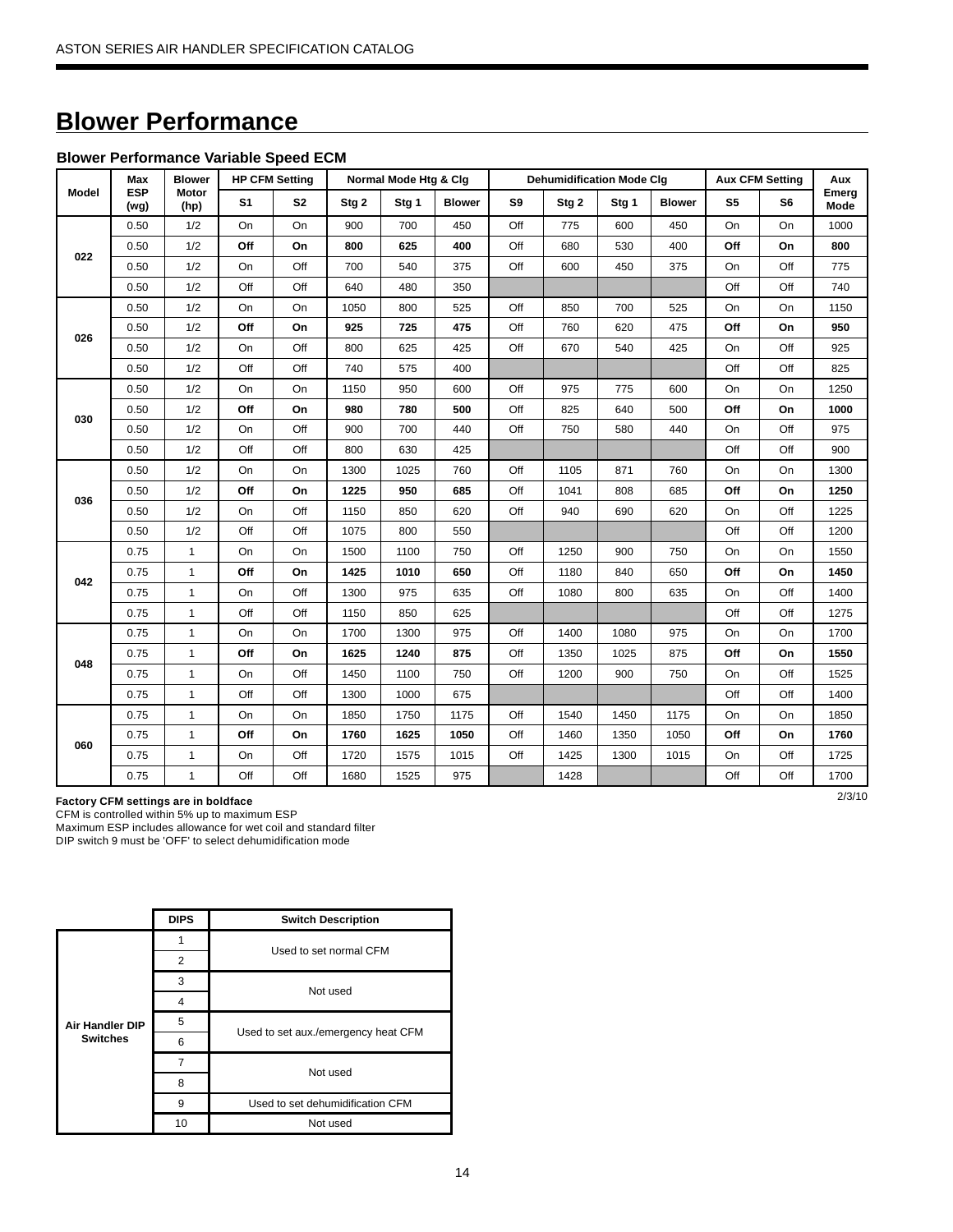|                               | L             | $\frac{0}{2}$    | $\frac{8}{1}$  | $\frac{8}{2}$   | 0.9              | $\frac{8}{1}$  | 2.8             | 0.9              | $\frac{8}{1}$ | 2.8             |
|-------------------------------|---------------|------------------|----------------|-----------------|------------------|----------------|-----------------|------------------|---------------|-----------------|
| QdW                           | ត្ត           | $\overline{0.4}$ | $\frac{8}{2}$  | $\overline{a}$  | 0.4              | $\frac{8}{2}$  | $\overline{a}$  | 0.4              | 8<br>O        | $\ddot{5}$      |
|                               | Ę             | 20.6             | 123.9          | 127.2           | is.              | 116.5          | 119.9           | 107.5            | 110.9         | 114.3           |
| 130°F EWT                     | Power<br>₹    | 0.09             | 0.09           | 0.09            | 0.13             | 0.13           | 0.13            | 0.15             | 0.15          | o.15            |
|                               | ś<br>ā<br>잎   | $\frac{4}{5}$    | 33.5           | 35.5            | 34.5             | 37.2           | 39.9            | 37.5             | 40.9          | 44.3            |
| gaw                           | E             | $\frac{0}{0}$    | $\frac{8}{10}$ | $\frac{8}{2}$   | 03               | $\frac{8}{10}$ | $^{2.8}$        | 03               | œ             | $\frac{8}{2}$   |
|                               | ន្ទ្រ         | $\overline{0.4}$ | 8.             | $\overline{12}$ | $\overline{0}$   | 8.             | $\overline{12}$ | $\ddot{\circ}$   | œ.            | $\overline{12}$ |
|                               | 5             | 112.2            | <b>115.2</b>   | 18.2            | 105.9            | 109.0          | .<br>≌          | 101.2            | 104.3         | 1074            |
| 120°F EWT                     | Power<br>₹    | 0.09             | 0.09           | 0.09            | 0.13             | 0.13           | 0.13            | 0.15             | 0.15          | 0.15            |
|                               | kBtuh<br>잎    | 26.2             | .<br>81        | 29.9            | ä                | 31.2           | 33.7            | 31.2             | 34.3          | 37.4            |
|                               | t             | $\frac{0}{0}$    | $\frac{8}{16}$ | 28              | 0.9              | $\frac{8}{10}$ | $\frac{8}{24}$  | 03               | ë             | $\frac{8}{24}$  |
| gaw                           | ត្ត           | $\sim$           | $\frac{8}{2}$  | $\overline{a}$  | $\overline{0.4}$ | $\frac{8}{2}$  | $\overline{a}$  | $\overline{0.4}$ | 8<br>O        | $\overline{a}$  |
|                               | ZЯ            | 103.6            | 106.2          | 108.7           | 98.6             | 101.2          | 103.8           | Ō<br>э.<br>Эл    | 97.4          | 99.9            |
| <b>IIO</b> <sup>o</sup> F EWT | Power<br>₹    | 0.09             | 0.09           | 0.09            | 0.13             | O.IS           | O.I3            | 0.15             | 50            | ol5             |
|                               | atul<br>¥     | 20.9             | 22.5           | .<br>Z          | 22.9             | 24.9           | 27.0            | 24.9             | 27.4          | 29.9            |
| gaw                           | È             | $\frac{0}{2}$    | $\frac{8}{1}$  | 28              | $\frac{0}{2}$    | $\frac{8}{1}$  | 28              | $\frac{0}{2}$    | ë             | 28              |
|                               | ន្ទ្រ         | ु                | $\frac{8}{3}$  | $\overline{a}$  | उ                | $\frac{8}{3}$  | $\overline{a}$  | उँ               | 8<br>O        | $\frac{2}{3}$   |
|                               | 5             | 95.0             | 57             | 99.3            | 51.3             | 93.4           | 95.4            | 88.6             | 90.5          | 92.4            |
| 100°F EWT                     | Power<br>₹    | 0.09             | 0.09           | 0.09            | 0.13             | 0.13           | 0.13            | 0.15             | 0.15          | 0.15            |
|                               | i<br>Bid<br>¥ | 15.5             | 16.9           | 18.2            | E                | త              | 20.3            | 18.6             | 20.5          | 22.4            |
|                               | Flow gpm      | $\frac{0}{20}$   | 4.5            | G.O             | $\frac{5}{2}$    | 4.5            | co              | $\frac{5}{2}$    | 4.5           | $\frac{0}{6}$   |
|                               | EM<br>G       |                  | 575            |                 |                  | 740            |                 |                  | 925           |                 |

**Hydronic Coil Performance** 

026-036 Heating/Cooling

# 026 Hydronic Cooling Capacity Tables

| L<br>g<br>IXI<br>Powe<br>Š<br>Ratio<br>57<br>kBtuh<br>ပ္ပ<br><b>Btuh</b><br>rc<br>L | $\overline{2}$<br>o.5<br>61.5<br>0.09<br>0.93<br>15<br>12.4<br>$\tilde{a}$ | 21<br>0.9<br>59.6<br>0.09<br>0.88<br>12.7<br>14.3 | 3.2<br>$\overline{4}$<br>57.8<br>0.09<br>0.85<br>13.8 | $\overline{a}$<br>o.5<br>63<br>0.13<br>0.94 | 21<br>0.9<br>8<br>0.13 | 3.2<br>$\overline{4}$<br>60.5<br>0.13 | $\overline{a}$<br>C.5<br>65.5<br>O <sub>15</sub> | 21<br>$\frac{0}{2}$<br>54.1<br>O.I5 | <b>S.2</b><br>$\frac{1}{4}$<br>627<br><b>C15</b> |
|-------------------------------------------------------------------------------------|----------------------------------------------------------------------------|---------------------------------------------------|-------------------------------------------------------|---------------------------------------------|------------------------|---------------------------------------|--------------------------------------------------|-------------------------------------|--------------------------------------------------|
|                                                                                     |                                                                            |                                                   |                                                       |                                             |                        |                                       |                                                  |                                     |                                                  |
|                                                                                     |                                                                            |                                                   |                                                       |                                             |                        |                                       |                                                  |                                     |                                                  |
|                                                                                     |                                                                            |                                                   |                                                       |                                             |                        |                                       |                                                  |                                     |                                                  |
|                                                                                     |                                                                            |                                                   |                                                       |                                             |                        |                                       |                                                  |                                     |                                                  |
|                                                                                     |                                                                            |                                                   |                                                       |                                             | 0.90                   | 0.87                                  | 0.95                                             | 0.92                                | C 8g                                             |
|                                                                                     |                                                                            |                                                   |                                                       | $\frac{50}{2}$                              | 14.3                   | 15.6                                  | 14.5                                             | 15.9                                | 173                                              |
|                                                                                     |                                                                            |                                                   | 16.2                                                  | 13.8                                        | 15.8                   | 17.8                                  | 15.2                                             | 17.3                                | 19 <sub>4</sub>                                  |
|                                                                                     |                                                                            | ត                                                 | 3.2                                                   | $\overline{a}$                              | ត                      | 3.2                                   | $\overline{12}$                                  | ಸ                                   | <b>3.2</b>                                       |
|                                                                                     |                                                                            | 0.9                                               | $\vec{A}$                                             | o.5                                         | 0.9                    | $\overline{4}$                        | o.5                                              | $\frac{0}{2}$                       | $\frac{4}{3}$                                    |
| 5                                                                                   | 8                                                                          | 56.2                                              | 54.6                                                  | 4<br>6                                      | 59.5                   | 57.6                                  | -<br>63                                          | 62.0                                | 60 3                                             |
| Power<br>š                                                                          | 0.09                                                                       | 0.09                                              | 0.09                                                  | 0.13                                        | 0.13                   | 0.13                                  | O.15                                             | $\frac{15}{2}$                      | C <sub>15</sub>                                  |
| Ratio<br>5/T                                                                        | 0.85                                                                       | 0.81                                              | 0.77                                                  | 0.86                                        | 0.82                   | 0.80                                  | 0.87                                             | 0.83                                | n R.O                                            |
| Guh<br>SC                                                                           | 13.6                                                                       | 14.8                                              | 15.8                                                  | 14.9                                        | 16.4                   | 17.9                                  | 16.3                                             | 18.0                                | 197                                              |
| kBtuh<br>ပို                                                                        | 16.0                                                                       | 18.3                                              | 20.6                                                  | 17.4                                        | 19.9                   | 22.5                                  | 18.7                                             | 21.7                                | 24.6                                             |
| t                                                                                   | $\frac{1}{2}$                                                              | ្ត                                                | 3.2                                                   | $\overline{1}$                              | ្ត                     | 3.2                                   | $\overline{a}$                                   | ಸ                                   | <b>S.2</b>                                       |
| ត្ត                                                                                 | s.                                                                         | 03                                                | $\overline{4}$                                        | S.O                                         | 03                     | $\overline{4}$                        | C.5                                              | 0.9                                 | $\frac{1}{4}$                                    |
| 54                                                                                  | 55.5                                                                       | 53.5                                              | 51.4                                                  | 59.2                                        | 57                     | 551                                   | œ<br>6                                           | 60.0                                | 581                                              |
| Power<br>š                                                                          | 0.09                                                                       | 0.09                                              | 0.09                                                  | 0.13                                        | 0.13                   | 0.13                                  | 0.15                                             | 0.15                                | O <sub>15</sub>                                  |
| Ratio<br>5/T                                                                        | 0.76                                                                       | 0.72                                              | 0.69                                                  | 0.78                                        | 0.74                   | 671                                   | 0.81                                             | 0.75                                | n<br>C                                           |
| kBtuh<br>SC                                                                         | 15.2                                                                       | 16.5                                              | 12                                                    | 67                                          | 18.3                   | 19.9                                  | 18.2                                             | 20.0                                | 21 R                                             |
| kBtuh<br>rc                                                                         | 20.0                                                                       | 22.9                                              | 25.8                                                  | 21.3                                        | 24.7                   | 28.2                                  | 22.6                                             | 26.6                                | 30.7                                             |
| t                                                                                   | $\ddot{5}$                                                                 | ្ត                                                | 3.2                                                   | $\frac{1}{2}$                               | $\overline{21}$        | 3.2                                   | $\ddot{ }$                                       | $\overline{21}$                     | <b>3.2</b>                                       |
| g                                                                                   | S.O                                                                        | o.                                                | 4                                                     | S.O                                         | $\frac{1}{2}$          | 4                                     | <b>SO</b>                                        | $\frac{0}{0}$                       |                                                  |
| 5                                                                                   | 52.9                                                                       | 50.6                                              | 48.3                                                  | 57.0                                        | 54.8                   | 52.7                                  | 60.0                                             | 58.0                                | م<br>وو                                          |
| Power<br>kW                                                                         | 0.09                                                                       | 0.09                                              | 0.09                                                  | 0.13                                        | 0.13                   | 0.13                                  | 0.15                                             | 0.15                                | ۲ is                                             |
| Ratio                                                                               | 0.70                                                                       | 0.66                                              | 0.64                                                  | 0.73                                        | 0.68                   | 0.65                                  | 0.76                                             | 0.70                                | 065                                              |
| kBtuh<br>ပ္တ                                                                        | 16.8                                                                       | 18.3                                              | 19.7                                                  | 18.4                                        | $\overline{5}$         | 21.9                                  | 20.0                                             | 22.0                                | 240                                              |
| (Btuh<br>ပု                                                                         | 24.0                                                                       | 27.5                                              | $\frac{0}{21}$                                        | 25.2                                        | 29.5                   | 33.9                                  | 26.4                                             | 31.6                                | 36.7                                             |
| 50<br>Flow                                                                          | 3.0                                                                        | 4.5                                               | G.O                                                   | $\frac{0}{2}$                               | 4.5                    | co                                    | 3.0                                              | 4.5                                 | ç                                                |
| 좂                                                                                   |                                                                            | 575                                               |                                                       |                                             | 740                    |                                       |                                                  | 925                                 |                                                  |
|                                                                                     |                                                                            | s.<br>psi                                         |                                                       |                                             |                        |                                       |                                                  |                                     |                                                  |

# 036 Hydronic Heating Capacity Tables

| <b>D°FEWT</b><br>ieme.<br>0.13<br>0.13<br>0.13<br>0.20<br>0.20<br>0.20<br>0.32<br>0.32<br>χ<br>₽ | 94.5<br>90.8<br>92.9<br>96.0<br>88.9<br>89.3<br>90.4<br>922<br>5 | gaw<br>$\frac{8}{2}$<br>$^{8}$<br>$\frac{8}{2}$<br>$\frac{6}{2}$<br>$^{2.4}$<br>1.6<br>2.4<br>$\frac{6}{2}$<br>ត្ត | 5.5<br>5.G<br>$\frac{\infty}{2}$<br>3.7<br>$\frac{8}{16}$<br>3.7<br>$\frac{8}{2}$<br>5.7<br>t | kBtuh<br>M<br>35.5<br>26.3<br>27.8<br>٣<br>33.7<br>33.0<br>29.7<br>잎<br>ల్లే<br>15 | <b>TIO<sup>o</sup>FEWT</b><br>Power<br>O13<br>0.13<br>0.20<br>0.20<br>0.32<br>0.32<br>0.13<br>0.20<br>kW | Q<br>100.4<br>1022<br>95.5<br>99.0<br>94.9<br>96.9<br>97.3<br>LAT<br>104. | gaw<br>8.<br>$\frac{6}{1}$<br>$\frac{8}{2}$<br>$\frac{6}{1}$<br>$^{8}$<br>$\frac{6}{1}$<br>$^{2.4}$<br>$^{2.4}$<br>ត្ត | S.S<br>un<br>un<br>$\frac{\infty}{2}$<br>$\frac{8}{16}$<br>5.7<br>$\frac{8}{16}$<br>3.7<br>t<br>5.7 | datuh<br>ιŋ<br>32.8<br>36.9<br>41.0<br>44.0<br>39.2<br>41,6<br>¥<br>s6.<br>34. | 120°F EWT<br>Power<br>0.32<br>020<br>0.20<br>020<br>0.32<br>O.IS<br>O.IS<br><b>STO</b><br>š | 103.8<br>105.8<br>œ<br>108.0<br>109.9<br>101.0<br>103.3<br>11.9<br>5<br>Σ | 8.O<br>$\frac{8}{2}$<br>$^{8}$<br>$\frac{6}{2}$<br>$^{24}$<br>1.6<br>$^{24}$<br>$\frac{6}{1}$<br>SS | S.S<br>ະຈິ<br>ë<br>$\frac{\infty}{2}$<br>5.7<br>$\frac{8}{1}$<br>5.7<br>3.7<br>t<br>a<br>M | <b>atuh</b><br>43.5<br>43.8<br>46.9<br>50.0<br>48.3<br>52.4<br>39.3<br>41,4<br>잎 | 130°F EWT<br>Power<br>0.13<br>0.13<br>0.13<br>0.20<br>0.20<br>0.20<br>0.32<br>0.32<br>χŅ | Q<br>LŊ<br>115.5<br>117,9<br>120.3<br>113.0<br>107.7<br>110.4<br>Ę<br>g<br>109. | a<br>M<br>8.O<br>$\frac{8}{2}$<br>2.3<br>$^{8}$<br>$\frac{6}{2}$<br>2.3<br>$\frac{6}{10}$<br>$\frac{6}{2}$<br>Σq | 3.6<br>3.6<br>3.6<br>$\frac{\infty}{\infty}$<br>5.3<br>$\frac{8}{1}$<br>5.3<br>$\frac{8}{1}$<br>t |
|--------------------------------------------------------------------------------------------------|------------------------------------------------------------------|--------------------------------------------------------------------------------------------------------------------|-----------------------------------------------------------------------------------------------|------------------------------------------------------------------------------------|----------------------------------------------------------------------------------------------------------|---------------------------------------------------------------------------|------------------------------------------------------------------------------------------------------------------------|-----------------------------------------------------------------------------------------------------|--------------------------------------------------------------------------------|---------------------------------------------------------------------------------------------|---------------------------------------------------------------------------|-----------------------------------------------------------------------------------------------------|--------------------------------------------------------------------------------------------|----------------------------------------------------------------------------------|------------------------------------------------------------------------------------------|---------------------------------------------------------------------------------|------------------------------------------------------------------------------------------------------------------|---------------------------------------------------------------------------------------------------|
| 0.32                                                                                             | 92.0                                                             | 2.4                                                                                                                | 5.5                                                                                           | $\frac{8}{50}$                                                                     | 0.32                                                                                                     | 98.8                                                                      | $^{2.4}$                                                                                                               | 5.5                                                                                                 | 47.0                                                                           | 0.32                                                                                        | 105.5                                                                     | $^{24}$                                                                                             | 5.5                                                                                        | 56.4                                                                             | 0.32                                                                                     | 112.6                                                                           | 2.3                                                                                                              | 53                                                                                                |

|      | <b>036 Hydronic Cooling Capacity Tables</b> |            |             |              |                 |            |               |                |            |              |              |            |        |                |                |                |             |                        |                        |                    |               |                   |              |              |             |         |                |               |
|------|---------------------------------------------|------------|-------------|--------------|-----------------|------------|---------------|----------------|------------|--------------|--------------|------------|--------|----------------|----------------|----------------|-------------|------------------------|------------------------|--------------------|---------------|-------------------|--------------|--------------|-------------|---------|----------------|---------------|
|      |                                             |            |             | 40°F EWT     |                 |            | gaw           |                |            |              | 45°F EWT     |            |        | gaw            |                |                |             | 50°F EWT               |                        |                    | gaw           |                   |              | 55°F EWT     |             |         | gaw            |               |
| 동    | gpm<br>Flow                                 | kBtuh<br>p | kBtuh<br>SC | Ratio<br>5/7 | Power<br>kW     | <b>IAT</b> | ΡSΙ           | Ŀ              | kBtuh<br>Ľ | kBtuh<br>ပ္လ | Ratio<br>S/T | Power<br>Š | Ę      | g              | t              | kBtuh<br>۲C    | kBtuh<br>SC | Ratio<br>$\frac{1}{2}$ | Š<br>Power<br>kW       | g                  | ᄂ             | <b>Gituh</b><br>Ľ | kBtul<br>ပ္တ | Ratio<br>5/7 | Power<br>χŅ | TV.     | g              | t             |
|      | 4.5                                         | 30.5       | 21.2        | 0.70         | 0.13            | 55.5       | 0.9           | $\overline{a}$ | 25.3       | 19.3         | 0.77         | 0.13       | 57.6   | $\frac{0}{2}$  | ಸ              | 20.0           | 17.5        | 0.87                   | တွဲ<br>O <sub>13</sub> | $\frac{0}{2}$<br>œ | ಸ             | <b>65</b>         | 15.3         | 0.92         | 0.13        | 62.3    | $\frac{6}{2}$  | ಸ             |
| 800  | 20                                          | 35.9       | 23.5        | 0.65         | C13             | 52.8       | $\frac{1}{2}$ | 4.3            | 29.8       | 21.2         | 55           | O.IS       | 55.4   | o              | 4.3            | 23.7           | <u>ied</u>  | 0.83                   | 57.2<br>O.IS           | œ                  | $\frac{0}{4}$ | 18.8              | 16.5         | 0.87         | O.IS        | 60.9    | ë              | $\frac{0}{4}$ |
|      | $\frac{0}{9}$                               | 41.3       | 25.8        | 0.62         | CI <sub>3</sub> | 50.1       | 2.8           | 6.5            | 4<br>34.   | 23.1         | 0.67         | 0.13       | 53.2   | 2.8            | 65             | 27.5           | 20.4        | 0.74                   | 56.3<br>O.IS           | 2.6                | $^{0}$        | $\overline{a}$    | 17.6         | 0.83         | O.IS        | Q<br>59 | 2.6            | $\frac{0}{6}$ |
|      | 4.5                                         | 32.4       | 23.4        | 0.72         | 0.20            | 598        | 0.9           | $\overline{a}$ | 27.        | 21.5         | 0.79         | 0.20       | 61.5   | $\frac{0}{0}$  | $\overline{2}$ | œ<br>ត         | 19.6        | 0.90                   | 53<br>0.20             | $\frac{0}{2}$      | ត             | $\frac{0}{8}$     | 16.8         | 0.93         | 0.20        | 65.5    | $\frac{0}{0}$  | ಸ             |
| 1075 | 20                                          | 39,1       | 26.0        | 0.67         | 0.20            | 57.6       | $\frac{0}{2}$ | 4.3            | 32.5       | 23.7         | 0.73         | 0.20       | Q<br>S | ō              | 4.3            | ಸ<br>25.9      | o,          | 0.84                   | 61,2<br>0.20           | $\overline{a}$     | $\frac{0}{4}$ | 20.7              | 18.4         | 0.89         | 020         | 64.2    | $\overline{a}$ | $\frac{0}{4}$ |
|      | $\frac{0}{9}$                               | 45.9       | 28.6        | 0.62         | 0.20            | 55.3       | 8.            | 6.5            | 38.0       | 25.9         | 0.68         | 0.20       | 57.7   | $\frac{8}{24}$ | 59             | 30.0           | 23.2        | 0.77                   | 60.0<br>0.20           | $\frac{6}{2}$      | $\frac{0}{6}$ | 23.3              | 19.9         | 0.85         | 0.20        | 62.8    | 2.6            | G.O           |
|      | $\frac{5}{4}$                               | 34.3       | 25.7        | 0.75         | 0.32            | 60.6       | ි             | 2.1            | 28.8       | 23.6         | 0.82         | 0.32       | 62.2   | 03             | ត              | 23.4           | 21.5        | 0.92                   | 63.8<br>0.32           | 0.9                | ಸ             | 19.5              | 18.3         | 0.94         | 0.32        | 66.2    | o.             | ត             |
| 1225 | 20                                          | 42.4       | 28.6        | 0.67         | 0.32            | 58.4       | $\frac{0}{2}$ | 4.3            | 35.2       | 26.0         | 0.74         | 0.32       | 60.3   | ō              | 4.3            | $\overline{8}$ | 24.0        | 0.85                   | 6<br>0.32              | ë<br>o,            | $\frac{0}{4}$ | 22.5              | 20.3         | 0.90         | 0.32        | 64.7    | $\frac{8}{1}$  | $\frac{0}{4}$ |
|      | $\frac{0}{9}$                               | 50.5       | 31.5        | 0.62         | 0.32            | 56.2       | 2.8           | 6.5            | 41,7       | 28.5         | 0.68         | 0.32       | 58.5   | $\frac{8}{2}$  | 63             | 32.8           | 25.5        | 0.78                   | 60.7<br>0.32           | 2.6                | $^{60}$       | 25.5              | 22.3         | 0.87         | 0.32        | 63.2    | 26             | $\frac{0}{6}$ |
|      |                                             |            |             |              |                 |            |               |                |            |              |              |            |        |                |                |                |             |                        |                        |                    |               |                   |              |              |             |         |                |               |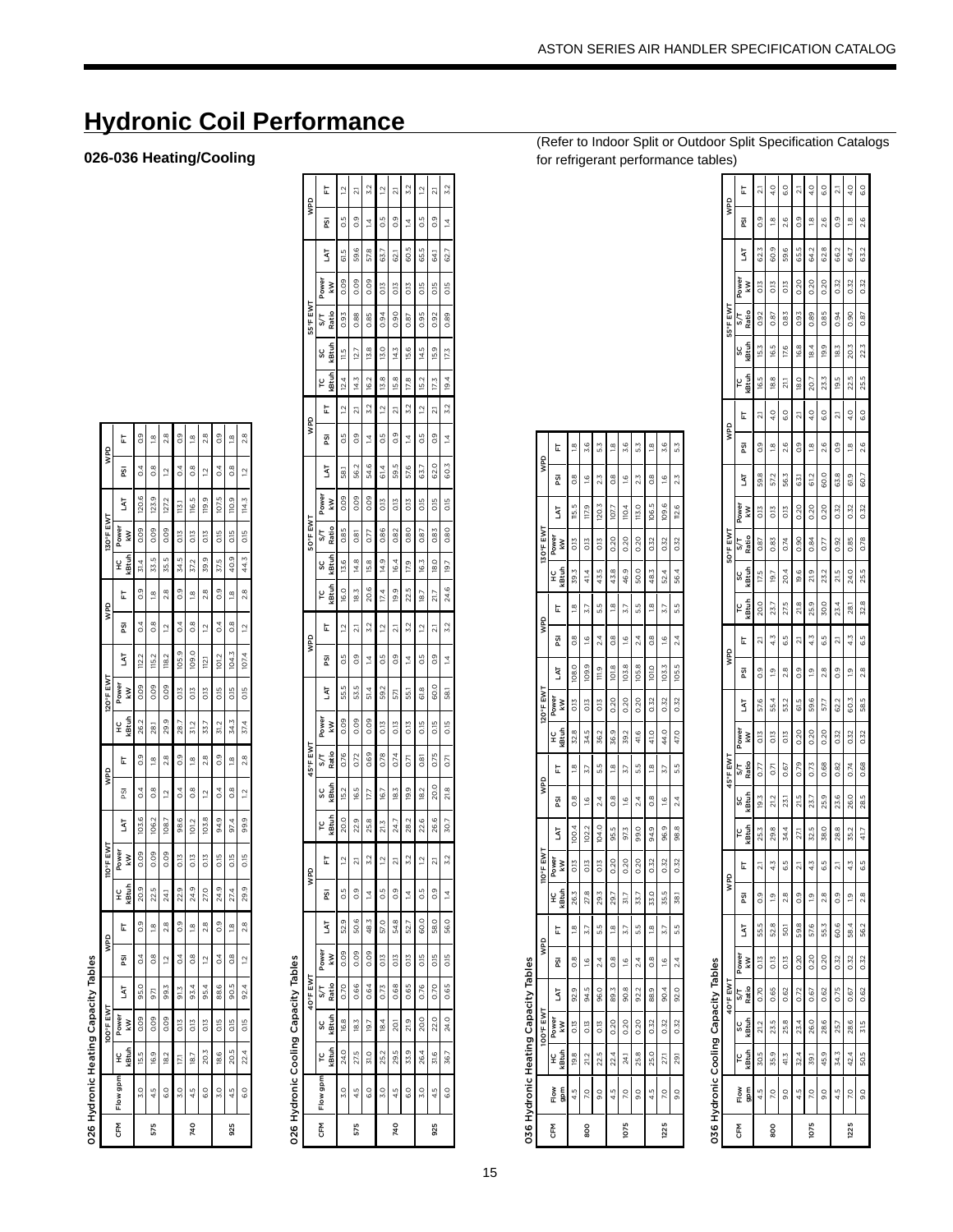# **Hydronic Coil Performance cont.**

## 048-060 Heating/Cooling

L.

ga

ĪÝ,

L.

g

IÅT

岀

g

**IVI** 

岀

g

 $\overline{\mathbf{z}}$ 

 $\mathsf{Flow}$ 

CFM

 $\tilde{S}$ 

1000

048 Hydronic Heating Capacity Tables

 $\overline{5}$ 

8

 $0.20$ 

0.42

0.33  $0.33$ 

 $52.0$ ...

 $^{0}$ 

5

105.0

 $0.33$  $0.33$  $0.42$ 

 $49.1$ 

co S

ğ

 $0.3$  $2.5$ 

 $_{\rm 9.0}$ 

1300

 $\overline{2.0}$  $\overline{6}$ .0 9.0  $12.0$ 

1625

| ī |
|---|
| í |
|   |
| J |

O60 Hydronic Heating Capacity Tables

|                            | E                | 3.7           | 5.9            | 13.4          | 3.7           | 5.g           | 13.4          | 3.7   | LC<br>ထ        | 13.4             |
|----------------------------|------------------|---------------|----------------|---------------|---------------|---------------|---------------|-------|----------------|------------------|
| gaw                        | ន្ទ្រ            | $\frac{6}{2}$ | 57             | 3<br>5        | $\frac{6}{2}$ | 5.7           | $\frac{8}{5}$ | 16    | 5.7            | $\frac{8}{5}$    |
|                            | 5                | G<br>109      | $\frac{9}{2}$  | 114.1         | 108.2         | 10.7          | 113.3         | 108   | Π5             | 114.3            |
| 130°F EWT                  | Power<br>Š       | 0.38          | 0.38           | 0.38          | 0.48          | 0.48          | 0.48          | 0.56  | 0.56           | 0.56             |
|                            | <b>atuh</b><br>¥ | 65.2          | 69.0           | 72.7          | 69.4          | 73.9          | 78.5          | 73.5  | 78.9           | 84.3             |
| gaw                        | t                | 3.9           | 8.8            | 13.6          | 3.9           | 8.8           | 13.6          | 3.9   | $\frac{8}{3}$  | 13.6             |
|                            | g                | 21            | 3.8            | 5.9           | י             | 3.8           | S.            | 17    | 3.8            | 5.3              |
|                            | TY.              | 102.8         | 104.6          | 106.          | 101.8         | 103.9         | 106.0         | 102.3 | r<br>104.      | io               |
| 120°F EWT                  | Power<br>š       | 0.38          | 0.38           | 0.38          | 0.48          | 0.48          | 0.48          | 0.56  | 0.56           | 0.56             |
|                            | kBtuh<br>¥       | 54.0          | 57.0           | 60.0          | .<br>5        | 61.5          | 65.3          | 61.4  | 66.0           | 70.6             |
| QdM                        | t                | 3.9           | <u>თ</u>       | 13.9          | 3.9           | 83            | 13.9          | 3.9   | ග<br>ග         | 13.9             |
|                            | ត្ត              | 17            | 3.9            | C.O           | 21            | 3.9           | $\frac{0}{6}$ | 17    | 3.9            | 60               |
|                            | <b>IAT</b>       | 96.5          | 97,9           | 99.4          | 95.7          | 97.4          | .<br>8        | 56    | .<br>ფ         | loo!             |
| <b>TIO<sup>o</sup>FEWT</b> | Power<br>ξ       | 0.38          | 0.38           | 0.38          | 0.48          | 0.48          | 0.48          | 0.56  | 0.56           | 0.56             |
|                            | kBtuh<br>¥       | 43.6          | 46.0           | 48.4          | 46.6          | 49.7          | 52.8          | 49.6  | 53.4           | 57.2             |
| QdM                        | t                | 5.9           | 0,0            | 13.9          | 3.9           | ග්            | 13.9          | 3.9   | 0,0            | 13.9             |
|                            | ត្ត              | 17            | 3.9            | $\frac{0}{6}$ | Ξ             | 3.9           | $\frac{0}{6}$ | 17    | 3.9            | $\overline{6.0}$ |
| Į                          | 5                | ā             | 91,2           | 92.3          | 89.5          | 90.8          | 922           | 89.8  | į<br>5         | 93.0             |
| 100°F EW                   | Power<br>kW      | 0.38          | 0.38           | 0.38          | 0.48          | 0.48          | 0.48          | 0.56  | 0.56           | 0.56             |
|                            | kBtuh<br>¥       | 33.1          | 34.9           | 36.7          | 35.4          | 37.8          | 40.2          | 37.7  | 40.7           | 43.7             |
|                            | gpm<br>Flow      | ľб.           | $\frac{0}{11}$ | 15.0          | 7.5           | $\frac{0}{1}$ | 15.0          | 7.5   | $\frac{0}{10}$ | 15.0             |
|                            | 좂                |               | 1525           |               |               | 1680          |               |       | 1760           |                  |

|      | <b>O6O Hydronic Cooling Capacity Tables</b> |       |             |             |             |      |                |                 |             |              |              |            |        |                |      |                   |              |                        |            |      |               |      |             |              |                |            |                 |               |         |
|------|---------------------------------------------|-------|-------------|-------------|-------------|------|----------------|-----------------|-------------|--------------|--------------|------------|--------|----------------|------|-------------------|--------------|------------------------|------------|------|---------------|------|-------------|--------------|----------------|------------|-----------------|---------------|---------|
|      |                                             |       |             | 40°F EWT    |             |      | gaw            |                 |             |              | 45°F EWT     |            |        | gaw            |      |                   |              | 50°F EWT               |            |      | gaw           |      |             |              | 55°F EWT       |            |                 | gaw           |         |
| 동    | Flow<br>gpm                                 | (Btuh | sc<br>kBtuh | Ratio<br>S΄ | Power<br>kW | 5    | PSI            | L,              | kBtuh<br>۲C | kBtuh<br>ပ္လ | Ratio<br>S/T | Power<br>š | š      | g              | ե    | <b>GEtuh</b><br>Ľ | kBtuh<br>ပ္တ | Ratio<br>$\frac{1}{2}$ | Power<br>š | 5    | g             | t    | (Btuh<br>۲C | kBtuh<br>ပ္တ | Ratio<br>5/T   | Power<br>š | TY.             | ត្ត           | Ë       |
|      | 7.5                                         | 492   | 35.7        | 0.73        | 0.38        | 583  | $\frac{0}{20}$ | 4.7             | 40.9        | 31.8         | 0.78         | 0.38       | 60.7   | $\frac{0}{2}$  | 47   | 32.6              | 28.0         | 0.86                   | 0.38       | 63.0 | $\frac{0}{2}$ | 47   | 27,2        | 24.7         | $\overline{0}$ | 0.38       | 65.0            | $\frac{0}{2}$ | 4.4     |
| 1525 | $\frac{0}{10}$                              | 58.2  | 39.1        | 0.67        | 0.38        | 56.3 | 45             | 0.4             | 47.9        | 34.7         | 0.72         | 0.38       | 58.9   | 4.5            | 10.3 | 33.4              | 27.0         | 0.81                   | 0.38       | 63.6 | 4.4           | 10.2 | 30.3        | 26.6         | 0.88           | 0.38       | 63.8            | 4.3           | 0)<br>თ |
|      | 15.0                                        | 67.3  | 42.4        | 0.63        | 0.38        | 54.2 | 20             | I6.             | 55.0        | 37.6         | 0.68         | 0.38       | 57.2   | 6.9            | 15.9 | 42.6              | 32.8         | 0.77                   | 0.38       | ë    | 6.8           | 15.7 | 33.3        | 28.5         | 0.86           | 0.38       | $\overline{62}$ | 6.7           | 15.5    |
|      | 7.5                                         | 50.1  | 37.3        | 0.74        | 0.48        | 59.4 | 2.0            | 4.7             | 42.0        | 33.4         | 0.80         | 0.48       | ٯ<br>ಠ | 2.0            | 4.7  | 34.0              | 29.6         | 0.87                   | 0.48       | 63.7 | 2.0           | 4.7  | 28.5        | 25.9         | 0.91           | 0.48       | Ġ5              | $\frac{0}{2}$ | 4.4     |
| 1680 | $\frac{0}{10}$                              | 59.9  | 41.3        | 0.69        | 0.48        | 57.2 | 4.5            | 10.4            | 49.5        | 36.7         | 0.74         | 0.48       | 59.8   | 4.5            | 10.3 | 38.3              | 31,4         | 0.82                   | 0.48       | 62.7 | 4.4           | 10.2 | 31.5        | 282          | 0.89           | 0.48       | 645             | 4.3           | 93      |
|      | 15.0                                        | 69.8  | 45.4        | 0.65        | 0.48        | 55.0 | P.O            | $\overline{5}$  | 57.0        | 39.9         | 0.70         | 0.48       | 58.0   | 6.9            | 15.9 | 44.2              | 34.5         | 0.78                   | 0.48       | 61.0 | 6.8           | 15.7 | 34.4        | 30.4         | 0.88           | 0.48       | 63.2            | 67            | 15.5    |
|      | 7.5                                         | 51.0  | 38.9        | 0.76        | 0.56        | 59.5 | $\frac{0}{2}$  | 4.7             | 43.4        | 35.2         | 0.81         | 0.56       | 61.5   | $\frac{0}{20}$ | 4.7  | 35.8              | 31.5         | 0.88                   | 0.56       | 63.4 | $\frac{0}{2}$ | 4.7  | 29.8        | 27.          | 0.91           | 0.56       | 65.8            | $\frac{0}{2}$ | 4.4     |
| 1760 | $\frac{0}{10}$                              | 61.6  | 43.6        | 0.71        | 0.56        | 57,1 | 4.5            | 0.4             | 51.6        | 39.0         | 0.76         | 0.56       | 59.5   | 4.5            | 10.3 | 41.6              | 34.5         | 0.83                   | 0.56       | 6.9  | 4.4           | 10.2 | 32.7        | 29.7         | 0.91           | 0.56       | 64.4            | 4.3           | 9.9     |
|      | 15.0                                        | 72.3  | 48.3        | 0.67        | 0.56        | 54.6 | 20             | $\overline{16}$ | 59.8        | 42.8         | 0.72         | 0.56       | 57.5   | 6.9            | 15.9 | 47.4              | 37.4         | 0.79                   | 0.56       | 60.3 | 6.8           | 15.7 | 35.6        | 32.3         | $\overline{0}$ | 0.56       | 63.0            | 67            | 15.5    |
|      |                                             |       |             |             |             |      |                |                 |             |              |              |            |        |                |      |                   |              |                        |            |      |               |      |             |              |                |            |                 |               |         |

(Refer to Indoor Split or Outdoor Split Specification Catalogs for refrigerant performance tables)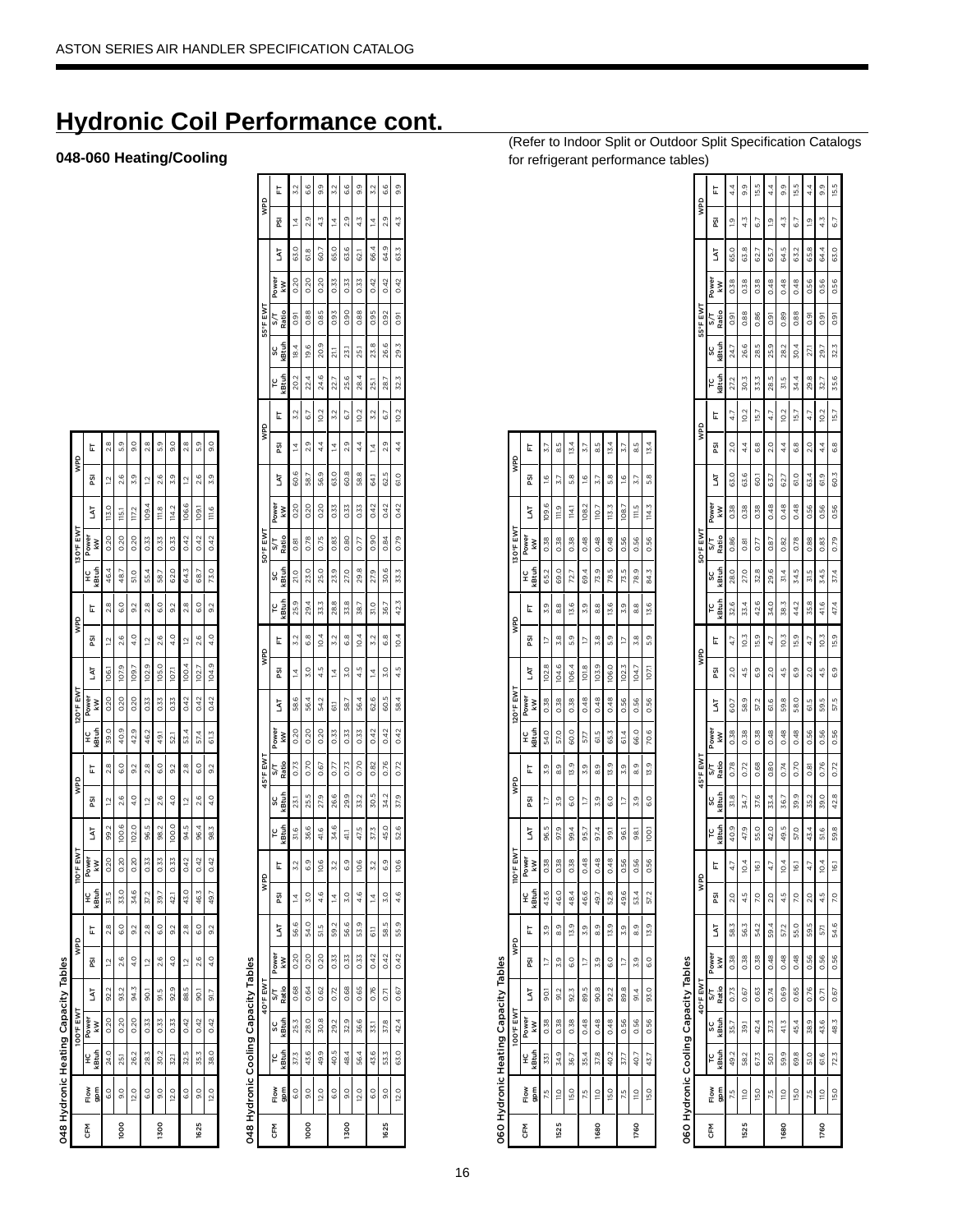## **Air Coil Nomenclature**



# **Refrigerant Coil Compatibility**

| <b>Encased/Uncased Coil</b> | <b>Indoor Split Model (Single)</b> | <b>Indoor Split Model</b><br>(Dual Capacity) | <b>Outdoor Split Model</b><br>(Dual Capacity) | <b>Recommended Airflow</b><br>(CFM) |
|-----------------------------|------------------------------------|----------------------------------------------|-----------------------------------------------|-------------------------------------|
| GRAC026*                    | 103*022                            |                                              |                                               | 800                                 |
| GRAC026*                    | $\overline{\phantom{a}}$           | 103*026                                      | 104*026                                       | 925                                 |
| GRAC026*                    | 103*030                            |                                              | $\overline{\phantom{0}}$                      | 980                                 |
| GRAC036*                    | 103*036                            | -                                            |                                               | 1225                                |
| GRAC036*                    | -                                  | 103*038                                      | 104*038                                       | 1225                                |
| GRAC048*                    | 103*042                            | -                                            |                                               | 1425                                |
| GRAC048*                    | 103*048                            | ۰                                            |                                               | 1625                                |
| GRAC048*                    | $\overline{\phantom{0}}$           | 103*049                                      | 104*049                                       | 1625                                |
| GRAC060*                    | 103*060                            | -                                            |                                               | 1760                                |
| GRAC060*                    | -                                  | 103*064                                      | 104*064                                       | 1760                                |
| GRAC060*                    | 103*070                            | ٠                                            |                                               | 1760                                |
| GRAC060*                    |                                    | 103*072                                      | 104*072                                       | 1760                                |

4/28/14

# **Coil Physical Data**

|                                      | Air Coil Model Number (Refrigerant)                         | GRAC026     | GRAC036     | GRAC048      | GRAC060     |
|--------------------------------------|-------------------------------------------------------------|-------------|-------------|--------------|-------------|
|                                      | Air Coil Total Face Area, ft <sup>2</sup> [m <sup>2</sup> ] |             | 5.83 [0.54] |              |             |
|                                      | Tube outside diameter - in. [mm]                            |             |             | $3/8$ [9.52] |             |
| <b>Evaporator Coil</b>               | Number of rows                                              |             |             |              |             |
|                                      | Fins per inch                                               |             |             | 12           |             |
|                                      | Suction line connection - in. [mm] sweat                    | 5/8 [15.87] |             |              | 7/8 [22.22] |
|                                      | Liquid line connection - in. [mm] sweat                     |             |             | $3/8$ [9.52] |             |
| Refrigerant                          |                                                             |             |             | R-410A       |             |
| Nominal cooling capacity - tons [kW] |                                                             | 2.1 [7.59]  | 3[10.55]    | 4 [14.06]    | 5 [17.58]   |
|                                      | Condensate drain connection - (O.D.) in. [mm]               |             |             | 3/4 [19.05]  |             |

|                                      | Air Coil Model Number (Hydronic)                            | GHAC060      |
|--------------------------------------|-------------------------------------------------------------|--------------|
|                                      | Air Coil Total Face Area, ft <sup>2</sup> [m <sup>2</sup> ] | 6.94 [0.64]  |
|                                      | Tube outside diameter - in. [mm]                            | $3/8$ [9.52] |
| <b>Hydronic Coil</b>                 | Number of rows                                              |              |
|                                      | Fins per inch                                               | 13           |
|                                      | Water In connection - in. [mm] sweat                        | 7/8 [22.22]  |
|                                      | Water Out connection - in. [mm] sweat                       | 7/8 [22.22]  |
| Nominal cooling capacity - tons [kW] |                                                             | 5 [17.58]    |
|                                      | Condensate drain connection - (FPT) in. [mm]                | 3/4 [19.05]  |

**NOTE:** Water connection dimensions are O.D.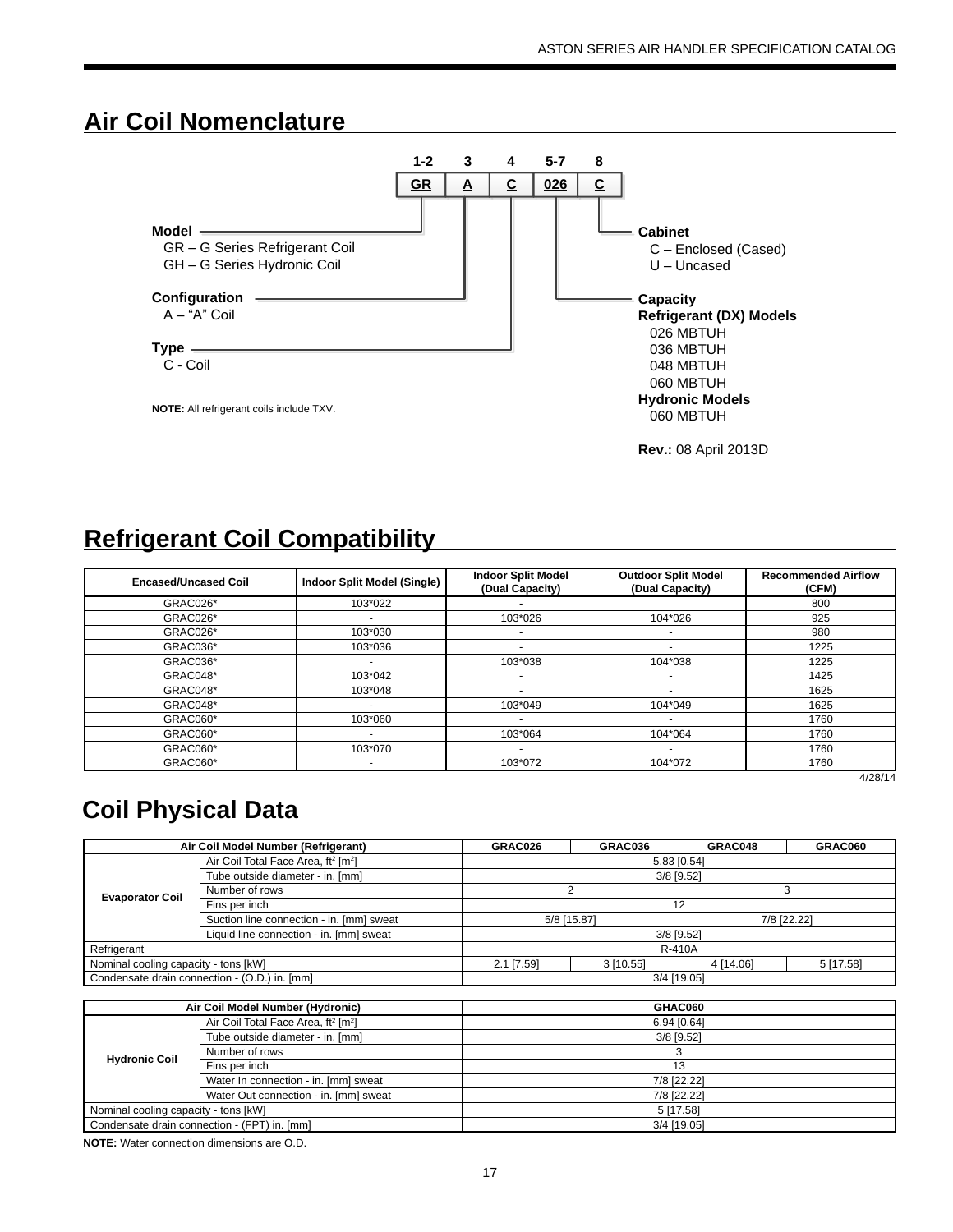# **Dimensional Data**

## **Hydronic Coil**







|         |     |       | <b>Overall Dimensions</b> |        |                                           | Connections |            |      |      | <b>Condensate Connections</b> |                |      |          |   |                             |      |
|---------|-----|-------|---------------------------|--------|-------------------------------------------|-------------|------------|------|------|-------------------------------|----------------|------|----------|---|-----------------------------|------|
| Uncased |     |       |                           |        |                                           |             |            |      |      |                               |                |      |          |   | <b>Hydronic Connections</b> |      |
| Models  |     |       |                           | ⌒      | Water                                     | Water       | Condensate |      |      |                               |                |      |          |   |                             |      |
|         |     | Width | Depth                     | Height | Sweat                                     | Sweat       | <b>FPT</b> | D    |      |                               | G              |      |          |   |                             |      |
| 060     | in. | 20.0  | 24.9                      | 25.2   | 7/8                                       | 7/8         | 3/4        | 15.0 | 17.5 | 0.7                           | $\sim$<br>ن. ا | 10.0 | 2.9      |   | 7.0                         | 13.3 |
|         | cm. | 50.8  | 63.3                      | 63.5   | $\sim$<br>$\mathcal{L} \cdot \mathcal{L}$ | 2.2         | 1.9        | 38.1 | 44.5 | 1.8                           | 3.3            | 25.4 | - -<br>. | 4 | 17.8                        | 33.8 |

## **Refrigerant Coil**







|               |     |       | <b>Overall Dimensions</b> |        |                      | Connections |            |      |      | <b>Condensate Connections</b> |                |      |     | <b>Refrigerant Connections</b> |      |      |
|---------------|-----|-------|---------------------------|--------|----------------------|-------------|------------|------|------|-------------------------------|----------------|------|-----|--------------------------------|------|------|
| Uncased       |     |       |                           |        |                      |             |            |      |      |                               |                |      |     |                                |      |      |
| <b>Models</b> |     |       | B                         |        | Suction              | Liauid      | Condensate | D    |      |                               | G              | н    |     |                                |      |      |
|               |     | Width | Depth                     | Height | Sweat                | Sweat       | Tube       |      |      |                               |                |      |     |                                |      |      |
| DX 026-036    | in. | 20.0  | 24.9                      | 20.7   | 5/8                  | 3/8         | 3/4        | 15.0 | 17.5 | 0.7                           | ن. ا           | 10.0 | 3.0 |                                | '.0  | 13.3 |
|               | cm. | 50.8  | 63.3                      | 52.6   | 1.6                  | 1.0         | 10         | 38.1 | 44.5 | 1.8                           | 3.3            | 25.4 | 1.6 | 4.2                            | 17.8 | 33.8 |
| DX 048-060    | in. | 20.0  | 24.9                      | 20.7   | 7/8                  | 3/8         | 3/4        | 15.0 | 17.5 | 0.7                           | $\sim$<br>ن. ا | 10.0 | 3.0 | .                              | 7.0  | 13.3 |
|               | cm. | 50.8  | 63.3                      | 52.6   | $\sim$ $\sim$<br>Z.Z | 1.0         | O          | 38.7 | 44.5 | 1.8                           | 3.3            | 25.4 | 7.6 |                                | 17.8 | 33.8 |

NOTE: All refrigerant coils feature factory installed TXV. Water connection dimensions are O.D.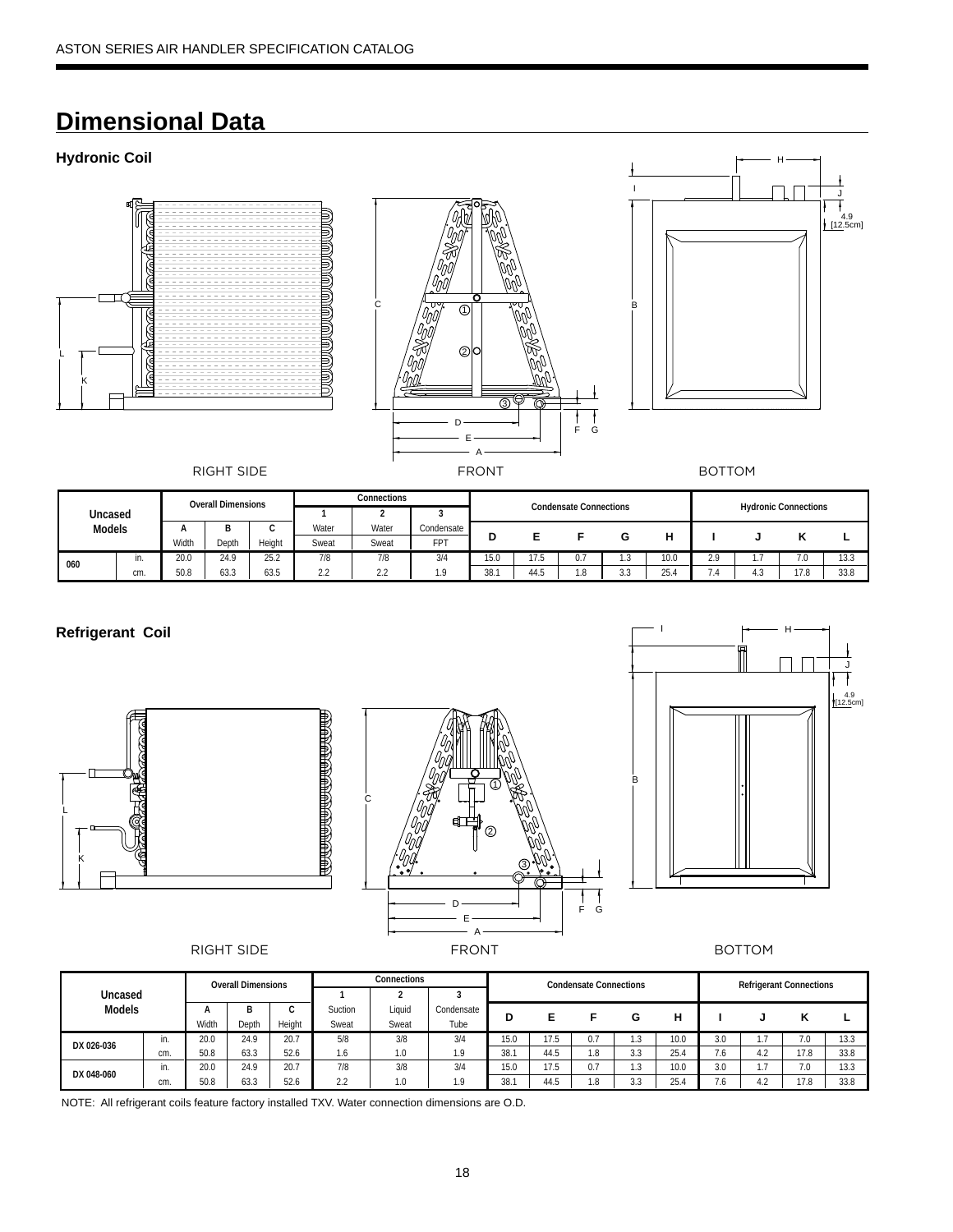# **Dimensional Data - DX Cased Coils**







Z AA

|                |     |       | <b>Overall Cabinet</b> |         |              |              | Connections |              |            | <b>Supply</b>       |                     |      | Inlet |                         |     |
|----------------|-----|-------|------------------------|---------|--------------|--------------|-------------|--------------|------------|---------------------|---------------------|------|-------|-------------------------|-----|
| <b>Encased</b> |     |       |                        |         |              |              |             |              |            |                     | <b>Connection</b>   |      |       | Connection              |     |
| <b>Models</b>  |     |       | в                      | ◠       | Suction      | Liquid       | Water       | Water        | Condensate |                     |                     |      |       |                         |     |
|                |     | Width | Depth                  | Height* | <b>Sweat</b> | <b>Sweat</b> | Sweat       | <b>Sweat</b> | Tube       | <b>Supply Width</b> | <b>Supply Depth</b> |      | G     |                         |     |
| DX 026-036     | in. | 20.8  | 26.0                   | 29.1    | 5/8          | 3/8          | -           |              | 3/4        | 19.0                | 24.1                | 23.4 | 16.8  | 24<br>2.1               | 2.0 |
|                | cm. | 52.8  | 66.C                   | 73.9    | .6           | 1.0          |             |              | 1.9        | 48.3                | 61.2                | 59.4 | 42.7  | 5.3                     | 5.1 |
| DX 048-060     | in. | 20.8  | 26.0                   | 29.7    | 7/8          | 3/8          |             |              | 3/4        | 19.0                | 24.1                | 23.4 | 16.8  | $\sim$ $\lambda$<br>۷.۱ | 2.0 |
|                | cm. | 52.8  | 66.0                   | 73.9    | 2.2          | 1.0          |             |              | 9. ا       | 48.3                | 61.2                | 59.4 | 42.7  | 5.3                     | 5.1 |

| Encased<br><b>Models</b> |     |      |      | <b>Refrigerant &amp; Water</b><br><b>Connections</b> |     |     |      |      |     |        |      |      | Condensate<br>Connections |      |      |     |     |      |      |      | <b>Miscellaneous</b> |           |
|--------------------------|-----|------|------|------------------------------------------------------|-----|-----|------|------|-----|--------|------|------|---------------------------|------|------|-----|-----|------|------|------|----------------------|-----------|
|                          |     |      |      |                                                      |     | N   |      |      |     | г<br>ĸ |      |      |                           |      | W    |     |     |      | АА   | AΒ   | AC.                  | <b>AD</b> |
| DX 026-036               | in. | 10.4 | 8.0  | 14.4                                                 | 2.4 |     | .6   | 6.1  | 3.6 | 0.9    | ם. ו | 15.4 | 17.9                      | 19.9 | 19.3 | . 8 | 2.4 | 22.6 | 25.  | 0.8  | 1.0                  | .0        |
|                          | cm. | 26.4 | 20.3 | 36.6                                                 | 6.1 | 2.8 | -4.  | 15.5 | 9.1 | 2.3    | 3.8  | 39.  | 45.5                      | 50.6 | 49.7 | 4.5 | 6.0 | 57.4 | 63.7 | 9. ا | 2.5                  | 2.5       |
| DX 048-060               | in. | 10.4 | 8.0  | 14.4                                                 | 2.4 |     | 6. ا | 6.1  | 3.6 | 0.9    | Ŀ.   | 15.4 | 17.9                      | 19.9 | 19.3 | . 8 | 2.4 | 22.6 | 25.  | 0.8  | 1.0                  | 0. ا      |
|                          | cm. | 26.4 | 20.3 | 36.6                                                 | 6.1 | 2.8 | Δ    | 15.5 | 9.1 | 2.3    | 3.8  | 39.  | 45.5                      | 50.6 | 49.7 | 4.5 | 6.0 | 57   | 63.7 | 9. ا | 2.5                  | 2.5       |

**NOTE:** All refrigerant coils feature factory installed TXV. 9/1/09

19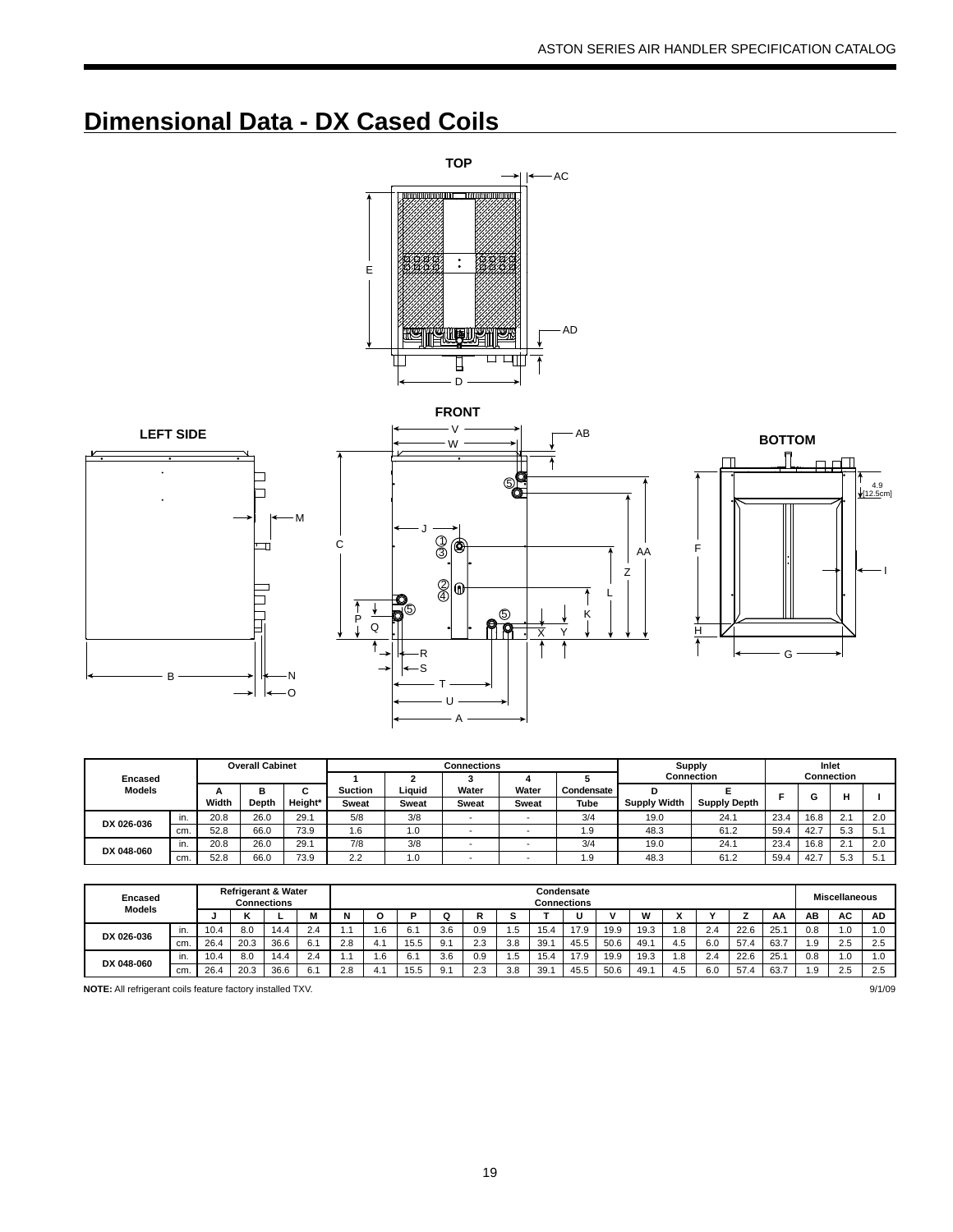# **Dimensional Data - Hydronic Cased Coils**











|                |     |       | <b>Overall Cabinet</b> |         |              |              | Connections |                      |                 |                     | <b>Supply</b>       |      | Inlet      |                        |          |
|----------------|-----|-------|------------------------|---------|--------------|--------------|-------------|----------------------|-----------------|---------------------|---------------------|------|------------|------------------------|----------|
| <b>Encased</b> |     |       |                        |         |              |              |             |                      |                 |                     | <b>Connection</b>   |      | Connection |                        |          |
| <b>Models</b>  |     |       | −                      |         | Suction      | Liauid       | Water       | Water                | Condensate      |                     |                     |      |            |                        |          |
|                |     | Width | Depth                  | Height* | <b>Sweat</b> | <b>Sweat</b> | Sweat       | Sweat                | <b>FPT</b>      | <b>Supply Width</b> | <b>Supply Depth</b> |      |            |                        |          |
| Hydronic 060   | in. | 20.8  | 26.0                   | 29.1    |              |              | 7/8         | 7/8                  | 3/4             | 19.0                | 24.1                | 23.4 | 16.8       | $\sim$ $\lambda$<br>۷. | $\Omega$ |
|                | cm. | 52.8  | 66.0                   | 73.9    |              |              | 2.2         | $\sim$ $\sim$<br>ے ۔ | $\Omega$<br>1.J | 48.3                | 61.2                | 59.4 | 107<br>42. | 52<br>- ບ.ບ            |          |

| Encased       |     |      |                         | <b>Refrigerant &amp; Water</b><br>Connections |               |     |     |      |         |                      |      |                        | Condensate<br>Connections |      |                   |     |                       |      |      |                | <b>Miscellaneous</b> |                          |
|---------------|-----|------|-------------------------|-----------------------------------------------|---------------|-----|-----|------|---------|----------------------|------|------------------------|---------------------------|------|-------------------|-----|-----------------------|------|------|----------------|----------------------|--------------------------|
| <b>Models</b> |     |      |                         |                                               | IVI           | N   |     |      |         |                      | -    |                        |                           |      | <b>186</b><br>V V |     | $\cdot$               |      | AA   | ΑВ             | AC                   | AD                       |
| Hydronic 060  |     | 10.4 | 8.0                     | 14.4                                          | $\sim$<br>2.4 |     | טו. | 6.1  | 3.6     | 0.9                  | ن. ا | $\overline{A}$<br>-. ب | 17.9                      | 19.9 | 19.3              | . с | 2 <sub>1</sub><br>ی ک | 22.6 | 25.1 | 0.8            | $\cdot$              | 1.0                      |
|               | cm. | 26.4 | 20 <sup>1</sup><br>ن.∪∠ | 36.6                                          | $\sim$        | 2.8 | т.  | 15.5 | ົ<br>o. | $\sim$ $\sim$<br>د.ء | 3.8  | 39.                    | 45.5                      | 50.6 | 49.               | ن + | 6.0                   | 57.  | 63.7 | $\Omega$<br>ت. | $\Omega$<br>ن.ے      | $\sim$ $\epsilon$<br>2.5 |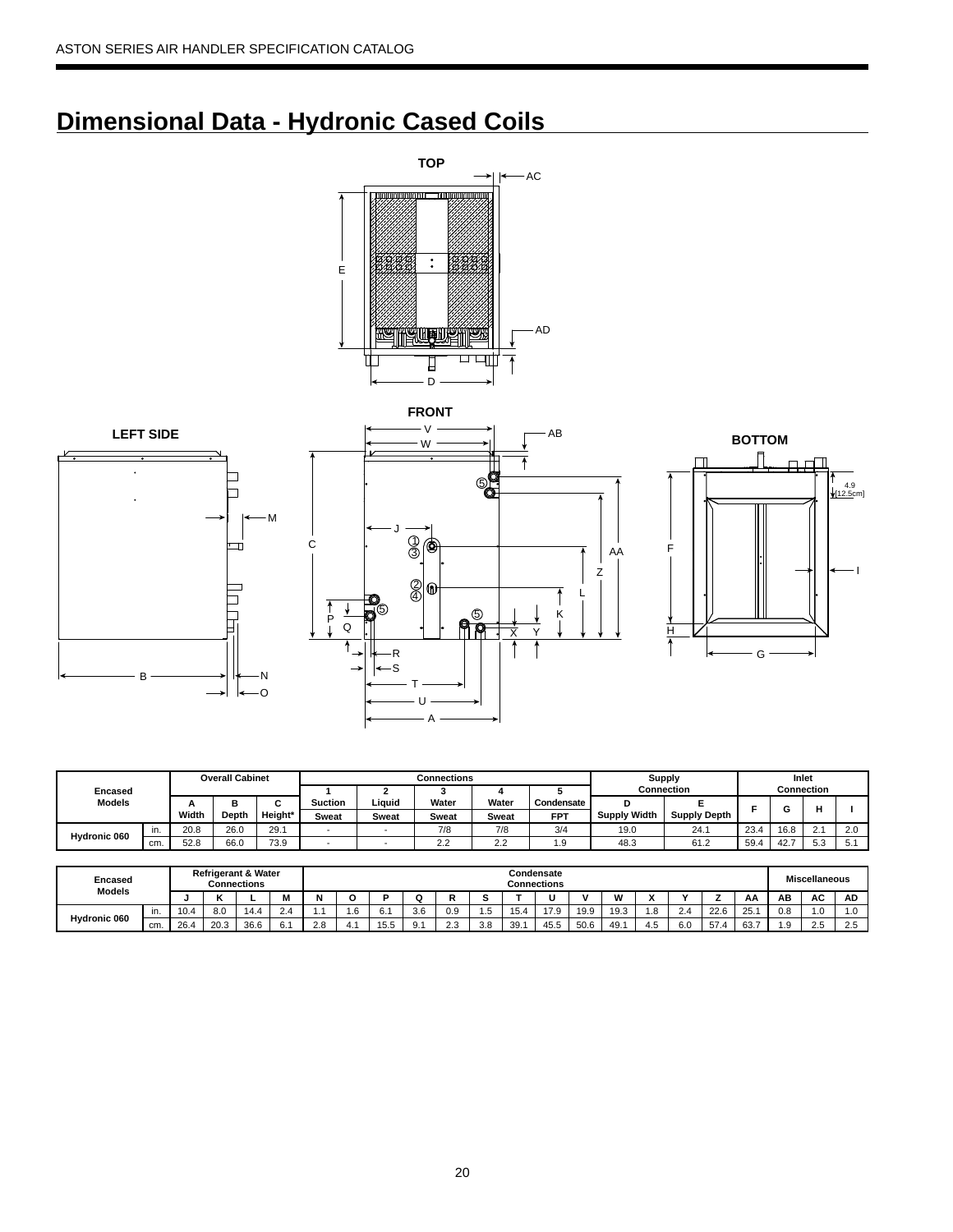# **Engineering Guide Specifications**

## **General**

The air handler shall provide vertical upflow, downflow, or horizontal configurations in one package. Units shall be listed by a nationally recognized safety-testing laboratory or agency, such as Underwriter's Laboratory (UL) or Environmental Testing Laboratories (Intertek-ETL). The air handler units shall be designed and ARI performance listed to operate with the G Series geothermal split condensing units. Each unit shall be pallet mounted and shipped using dense cardboard corners/top and stretch wrap for easy shipping damage inspection.

## **Casing and Cabinet**

The cabinet shall be fabricated from heavy-gauge galvanized steel and polyester powder coat paint to withstand 1000 hours of salt spray testing. The interior shall be insulated with 1/2˝-thick, multi-density, cleanable aluminum foil coated glass fiber with edges sealed or tucked under flanges to prevent the introduction of glass fibers into the discharge air. One large blower compartment access panel shall be provided and shall be removable with supply and return ductwork in place. The internal components layout shall provide for major service with the unit in-place for restricted access installations. The blower assembly access shall be slide-out serviceable via a 'works-in-a-drawer' design. The cabinet shall be convertible to horizontal or downflow applications by reconfiguring the cabinet using only a nut driver. The unit shall be 'zero clearance' approved on any of its surfaces. The cabinet shall be divided into two cubes to facilitate easy transport up attic ladders when needed. Standard-size MERV 3 1˝ filters shall be provided with each unit.

## **Refrigeration Circuit**

All units shall provide a fin tube air-to-refrigerant heat exchanger of the "A" coil design. The finned tube e-coated coil shall be sized for low-face velocity and constructed of lanced aluminum fins bonded to rifled copper tubes in a staggered pattern. The coil shall include an integral corrosion resistant e-coated galvanized steel drain pan.

The thermal expansion valve shall be factory installed and provide proper superheat over the entire liquid temperature range with minimal "hunting." The valve shall operate in the cooling mode through the use of an internal check valve.

## **Blower Motor and Assembly**

The blower shall be an oversized direct drive centrifugal type with a dynamically balanced wheel. The housing and wheel shall be designed for quiet low outlet velocity operation and of galvanized or galvalume steel construction. Tight blower housing geometry shall not be permitted. The blower housing shall be removable from the unit without disconnecting the supply air ductwork for servicing of the blower motor through a 'works-in-a-drawer' design. The high efficiency blower motor shall be a variable speed ECM type. The blower motor shall be isolated from the housing by rubber grommets. The motor shall be permanently lubricated ball bearings and have thermal overload protection.

## **Electrical**

A solid state electronic control module shall be provided for the control of the blower and each stage of electric heat. Single or dual circuit line voltage terminal blocks shall be provided for the air handler power supply. Fuse protection shall be provided for the 75 VA control transformer. Units shall have knockouts for entrance of the low and line voltage wiring. The blower motor shall incorporate a harness plug-connection for easy removal. An integral circuit breaker shall be provided on all units employing 15 or 20 kW electric heat. The control shall maintain the blower operation 30 seconds after the compressor or electric heat have shut off to improve efficiency.

## **Piping**

Refrigerant connections shall be made using sweat copper joints. The condensate connections shall be a 3/4˝ O.D. tube on DX coils, and 3/4" FPT on hydronic models.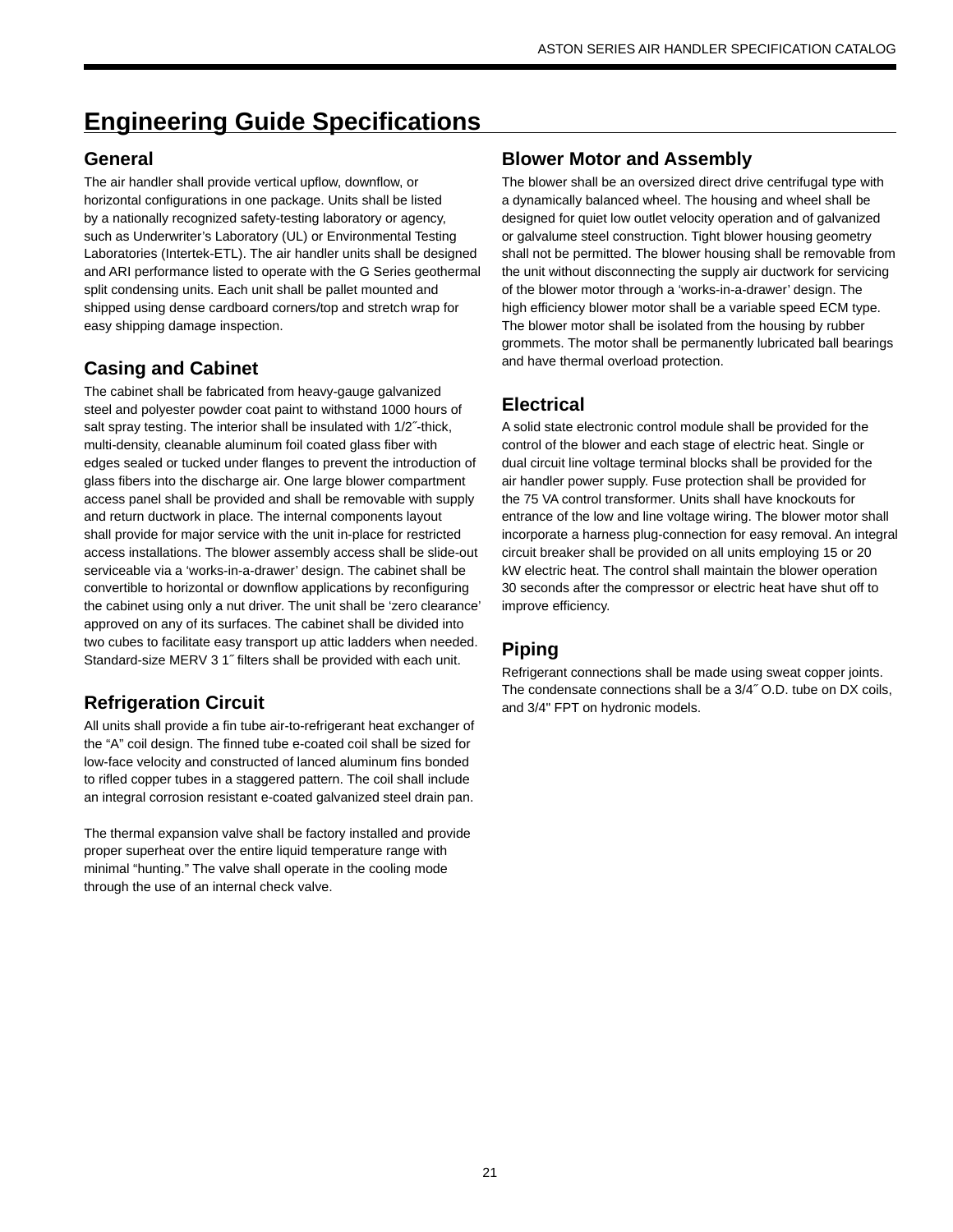# **Revision Guide**

| Pages:    | <b>Description:</b>                                                      | Date:       | By:   |
|-----------|--------------------------------------------------------------------------|-------------|-------|
| All       | Updated Dimensional Data for New Vertical Condensate Drain               | 02 May 2014 | DS    |
| All       | Updated Nomenclature For New ECM Motor                                   | 20 Feb 2013 | DS    |
| $15 - 16$ | Added Additional Dimension on Return Side Opening on Hydronic & DX Coils | 20 Feb 2013 | DS    |
| 19        | <b>Added Revision Guide</b>                                              | 20 Feb 2013 | DS    |
| $15 - 18$ | Updated Drain Pan                                                        | 20 May 2014 | DS/MA |